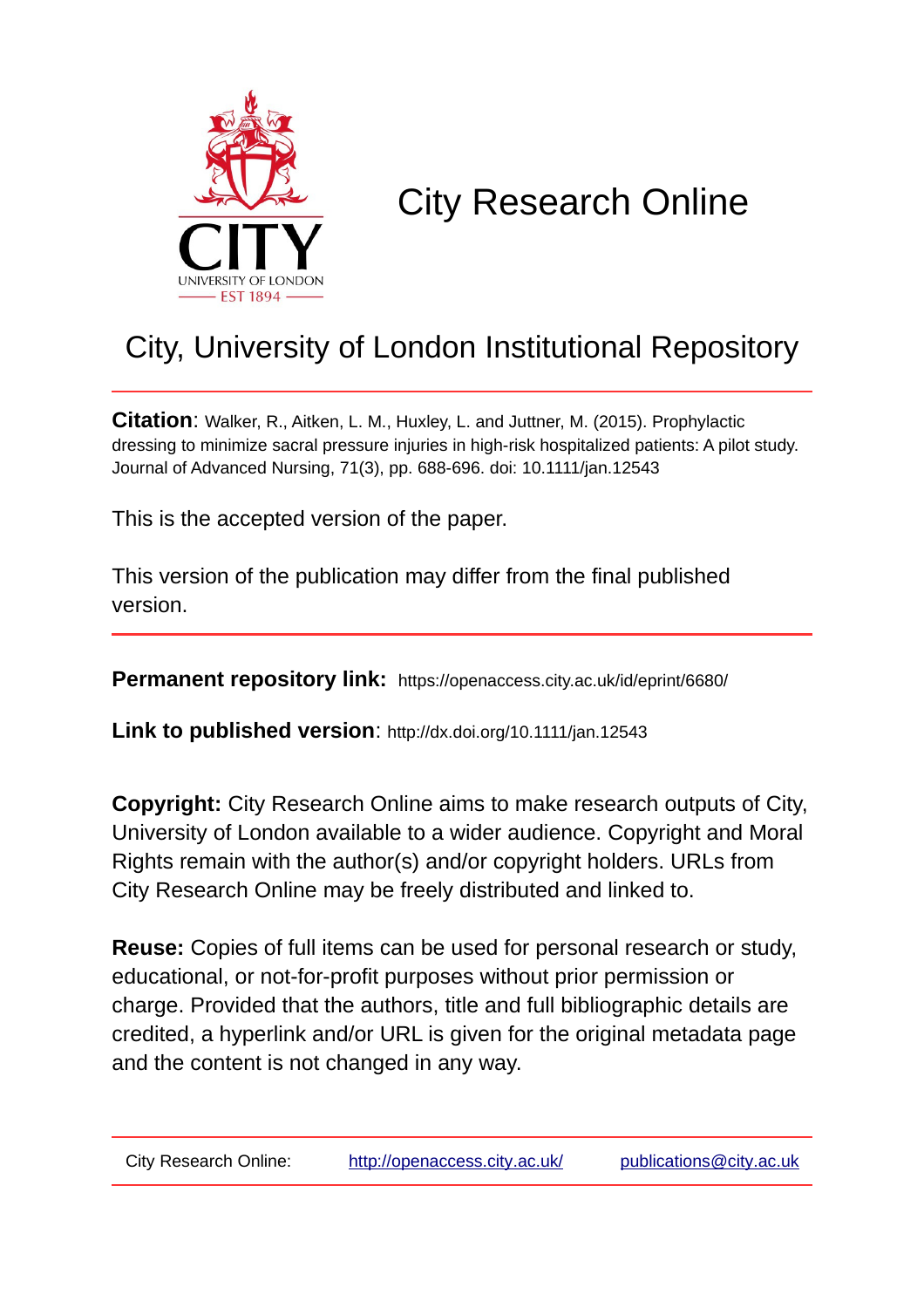Formal title: Prophylactic dressing to minimise sacral pressure injuries in high risk hospitalised patients: A pilot study.

Running head: **P**ressure **I**njury **P**revention **P**ilot **S**tudy (PIPPS)

Author details: Dr Rachel WALKER PhD, RN, Research Fellow NHMRC Centre of Research Excellence in Nursing (NCREN), Griffith University & Princess Alexandra Hospital, Centre for Health Practice Innovation, Griffith Health Institute, Griffith University Tel: (07) 3176 5843, r.walker@griffith.edu.au

Prof Leanne M AITKEN PhD, RN

Professor of Critical Care Nursing

- 1. School of Nursing & Midwifery & NHMRC Centre of Research Excellence in Nursing (NCREN), Centre for Health Practice Innovation, Griffith Health Institute, Griffith University
- 2. Intensive Care Unit, Princess Alexandra Hospital
- 3. School of Health Sciences, City University London, UK
- Tel: (07) 3176 7256, l.aitken@griffith.edu.au

Ms Leisa HUXLEY MA, BN, RN Acting Venous Thromboembolism Clinical Nurse Consultant Department of Vascular Medicine, Princess Alexandra Hospital Tel: (07) 3176 6030, Leisa.Huxley@health.qld.gov.au

Ms Melanie JUTTNER Grad Cert, BN, RN Clinical Nurse Stomal Therapy and Wound Management Department Princess Alexandra Hospital Tel: (07) 3176 2677, Melanie.Juttner@health.qld.gov.au

Acknowledgements:

We would like to thank the nursing leaders and clinicians at the participating hospital for their enthusiastic support for this pilot study

Conflict of interest statement: There is no potential conflict of interest

Funding statement:

This study is funded by the NHMRC Centre of Research Excellence in Nursing and an Early Career Researcher Mentored Grant from the Centre from Health Practice Innovation, Griffith University.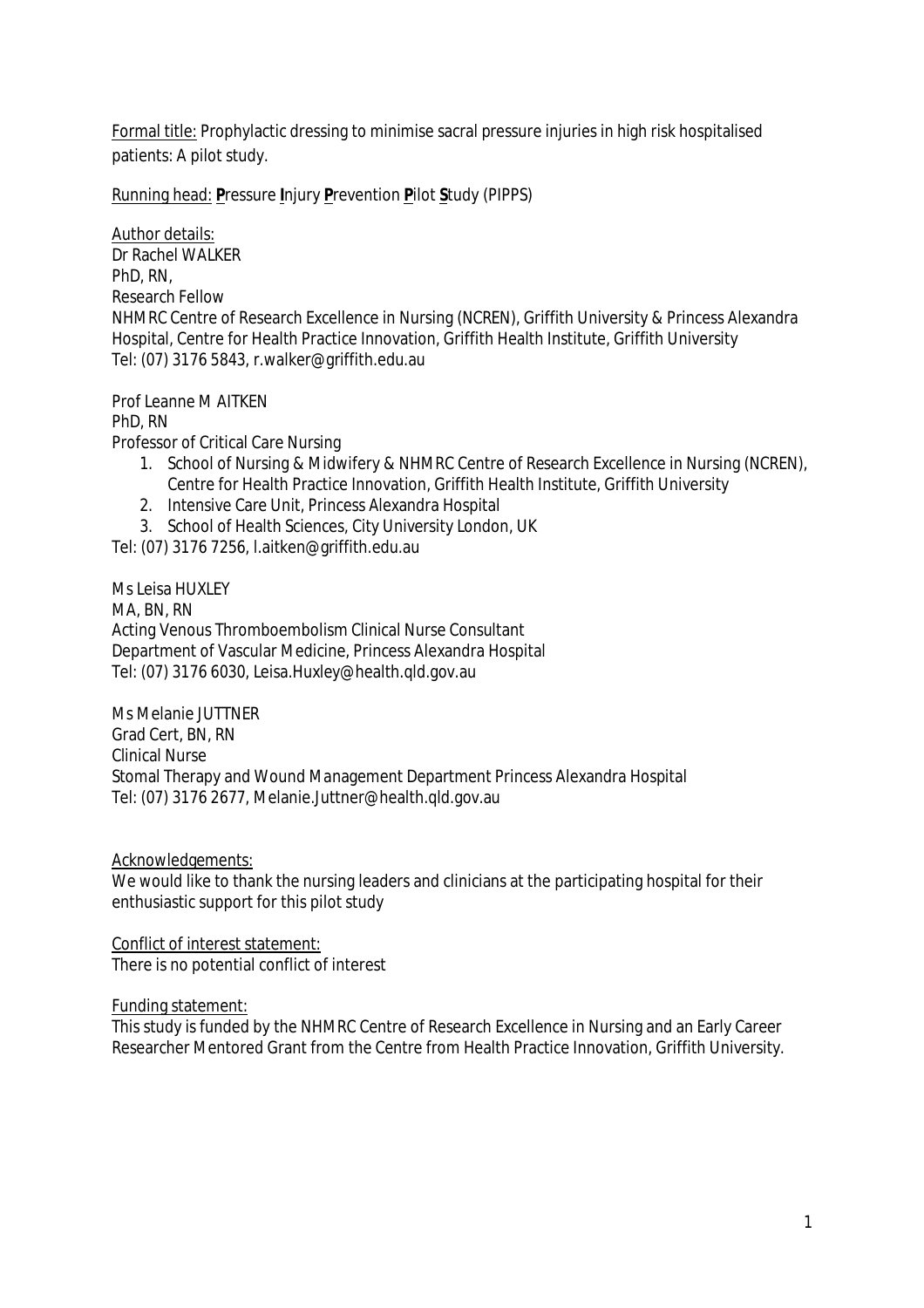#### **ABSTRACT**

**Aim.** In this paper we describe a trial protocol used to assess feasibility related to: study administration (recruitment, randomisation, retention, compliance, eligibility criteria, suitability of protocol instructions and data collection questionnaires); resource and data management (suitability of site, time and budget allocation, management of personnel and data); intervention fidelity (treatment dose, violations) and effect size.

**Background.** Pressure injury can lead to increases in hospital length of stay and cost. The sacrum is identified as one of the most common anatomical pressure injury sites for hospitalised patients. Silicone foam border dressings have been proposed as one strategy to reduce pressure injury incidence, however rigorous testing of benefit in a general medicalsurgical population is required.

**Design.** Randomised controlled trial.

**Methods**. Eighty patients will be recruited after assessment of high risk of pressure injury in a large tertiary hospital in south-east Queensland, Australia. Eligible, consenting participants will be randomly allocated to either a control group (routine care) or an intervention group (routine care and a sacral prophylactic dressing). The primary outcomes comprise feasibility criteria as identified above. The secondary measure is the presence and severity of sacral pressure injury via blind assessment of digital photographs. Hospital and university ethics approval was received in October 2013.

**Discussion.** Prophylactic dressings applied to the sacrum may be an effective method for reducing pressure injury in high risk general medical-surgical patients. However more rigorous studies to confirm benefit are required. This pilot study will determine the feasibility and effect size to inform a larger randomised controlled trial.

**Keywords** acute care, prevention, pressure injury, sacrum, silicone foam border dressing, nursing, pilot study, feasibility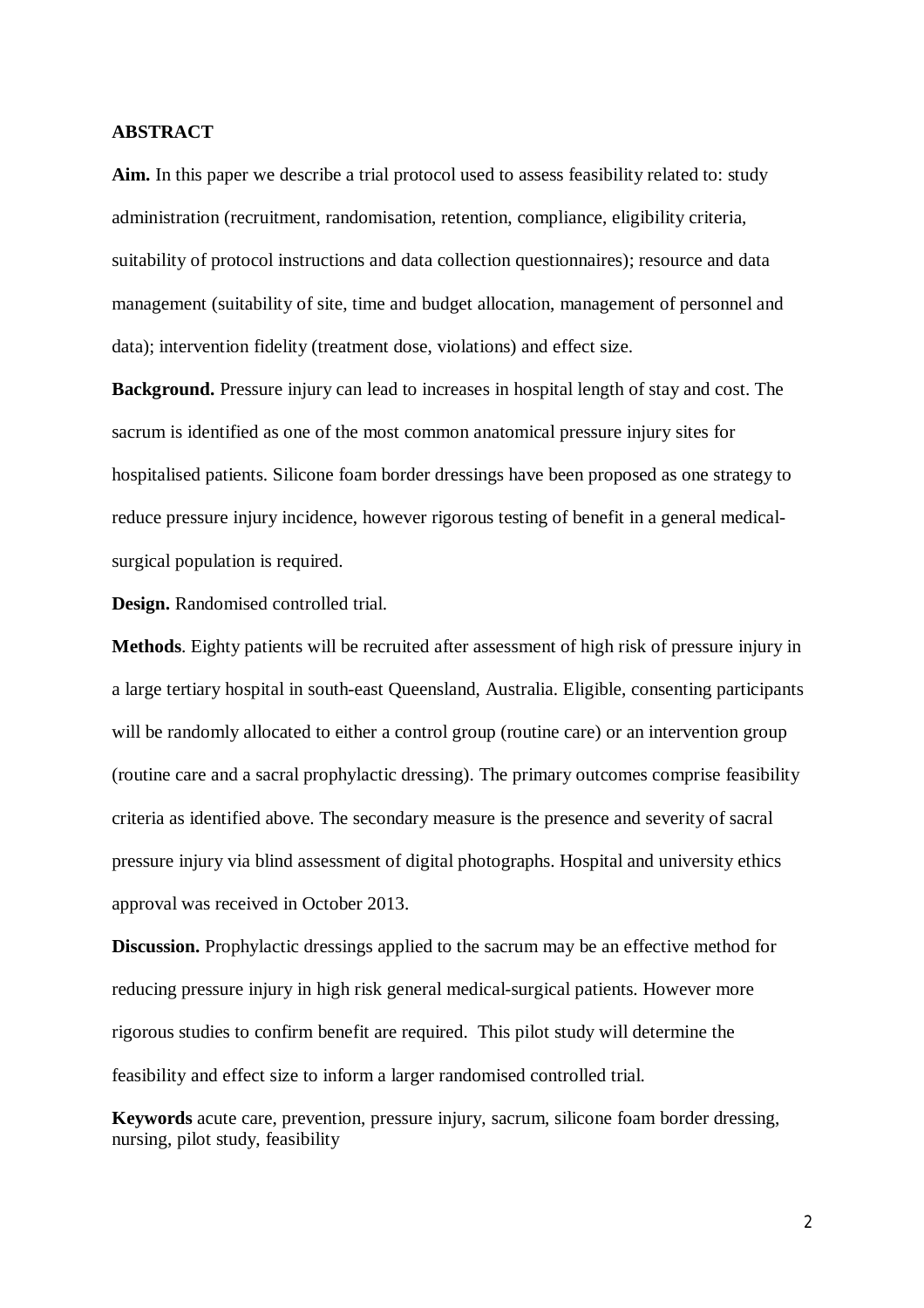**Trial registration** Registered with the Australian and New Zealand Clinical Trials - ACTRN12613001328763 http://www.ANZCTR.org.au/ACTRN12613001328763.aspx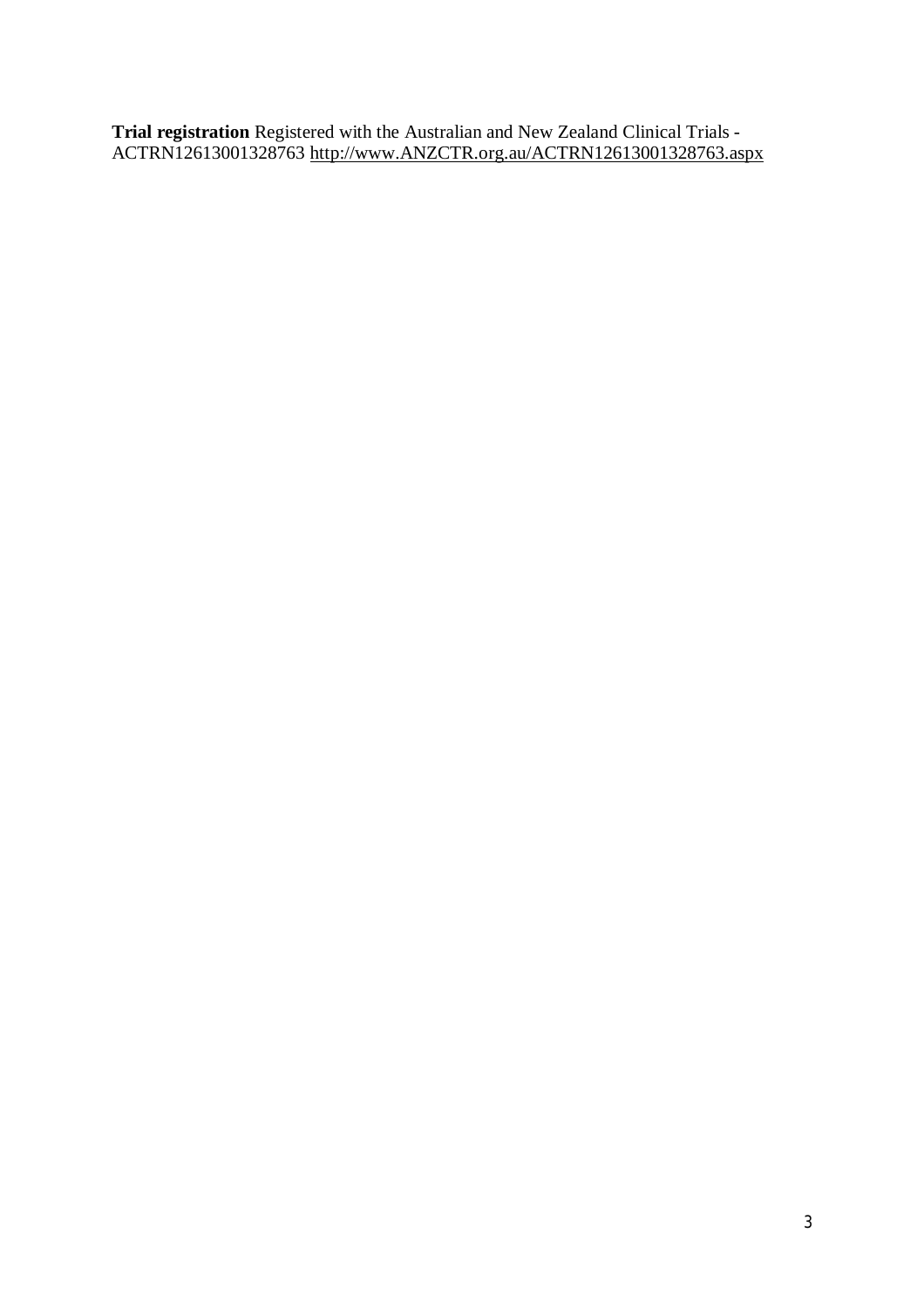# **SUMMARY STATEMENT**

# **Why is this study needed?**

- Previous studies report prophylactic dressings are effective in reducing PI in intensive care/high dependency patient populations.
- Findings from published studies are inconsistent; this may be due to the observational focus of research and/or design limitations related to limited allocation concealment, blind assessment and a lack of control of relevant confounding factors.
- This is the first randomised controlled trial to test allocation concealment and blind assessment of PI using photography in a hospitalised general medical-surgical patient population.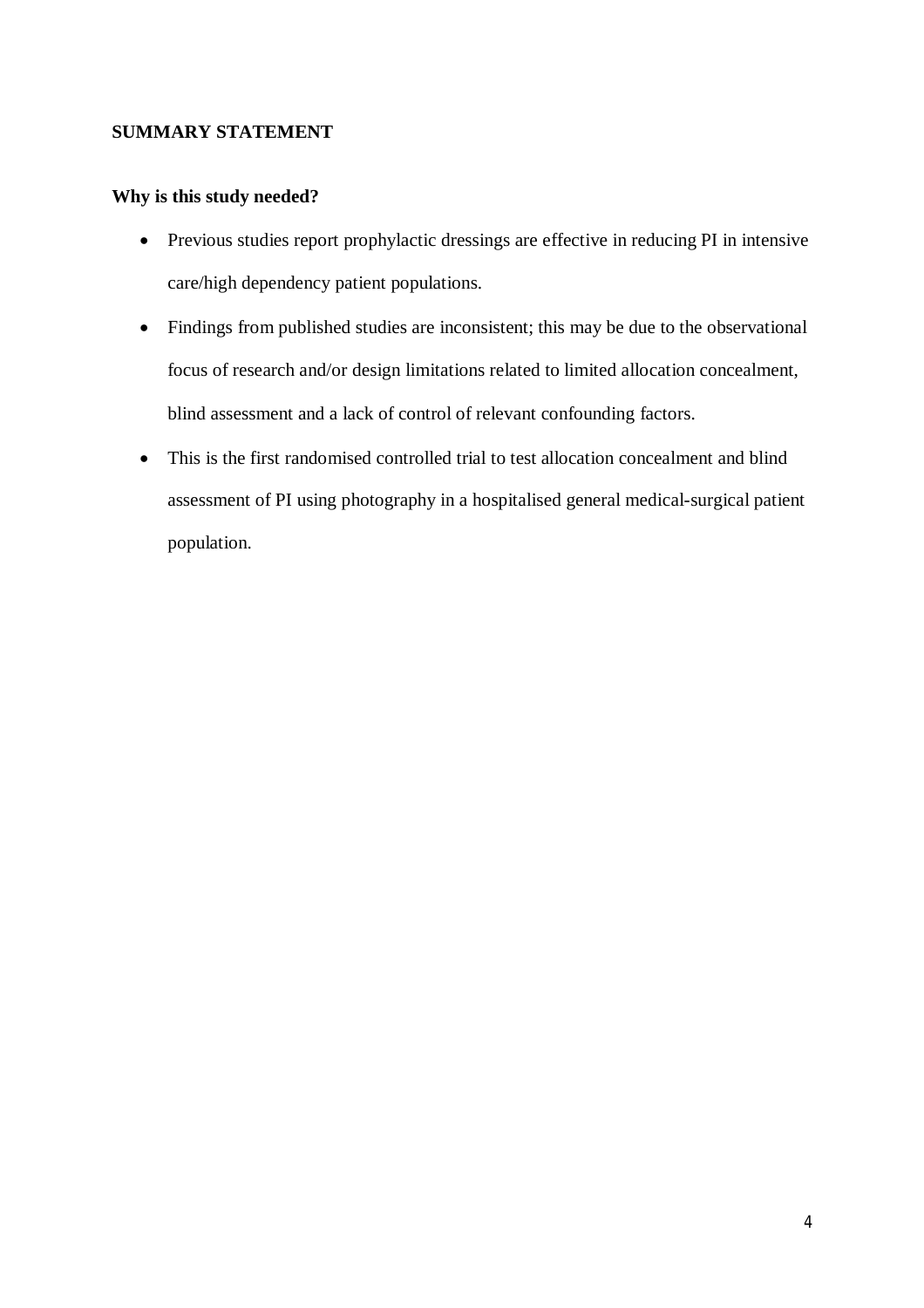#### INTRODUCTION

Acutely and chronically ill patients are at high risk of developing pressure injuries (PI) during their hospitalisation (Allman *et al.* 1999, Brindle & Wegelin 2012, Chaiken 2012, Jenkins & O'Neal 2010, Meyers 2010). Hospital acquired PI may cause pain, discomfort and immobility for patients, increase the risk of infection, complications and prolong the length of hospital admission at considerable cost (Allman *et al.* 1999, VanGilder *et al.* 2009).

Pressure injuries continue to impact patients and health services. According to recent Australian data, the rate of hospital acquired PI was between 7.4-17.4% (Mulligan *et al.* 2011). In the state of Queensland, the rate of hospital acquired PI in 2011 was 8.8% for all patients and 15.1% for patients with restricted mobility (Centre for Healthcare Improvement 2012). Although current data regarding the cost of PI per patient are not available Graves, Birrell & Whitby (2005) predicted the cost of PI in Australian public hospitals in 2001-02 was AU\$285 million with 398,000 bed days used. In the UK the total annual cost of PI management reported by Bennett and colleagues (2004) was GB£1.4-2.1 billion equating to 4% of total healthcare expenditure, while the average cost of a PI in the United States' health care system has been estimated at between US\$37,000 to \$70,000 per patient (Armstrong *et al.* 2008, Weir 2009). The Queensland Government recently introduced a system of financial penalty for severe PI with stage 3 PI costing individual health services AU\$30,000 and \$50,000 for identified stage 4 PI ( Miles *et al.* 2013). Prevention of PI therefore represents a national and international priority in terms of patient outcome and economic efficiency.

#### Background

The sacrum is identified as one of the most common anatomical pressure injury sites (Brindle & Wegelin 2012, Centre for Healthcare Improvement 2012, Chaiken 2012, Walsh *et al.* 2012). Prevention strategies such as the use of prophylactic silicone foam border dressings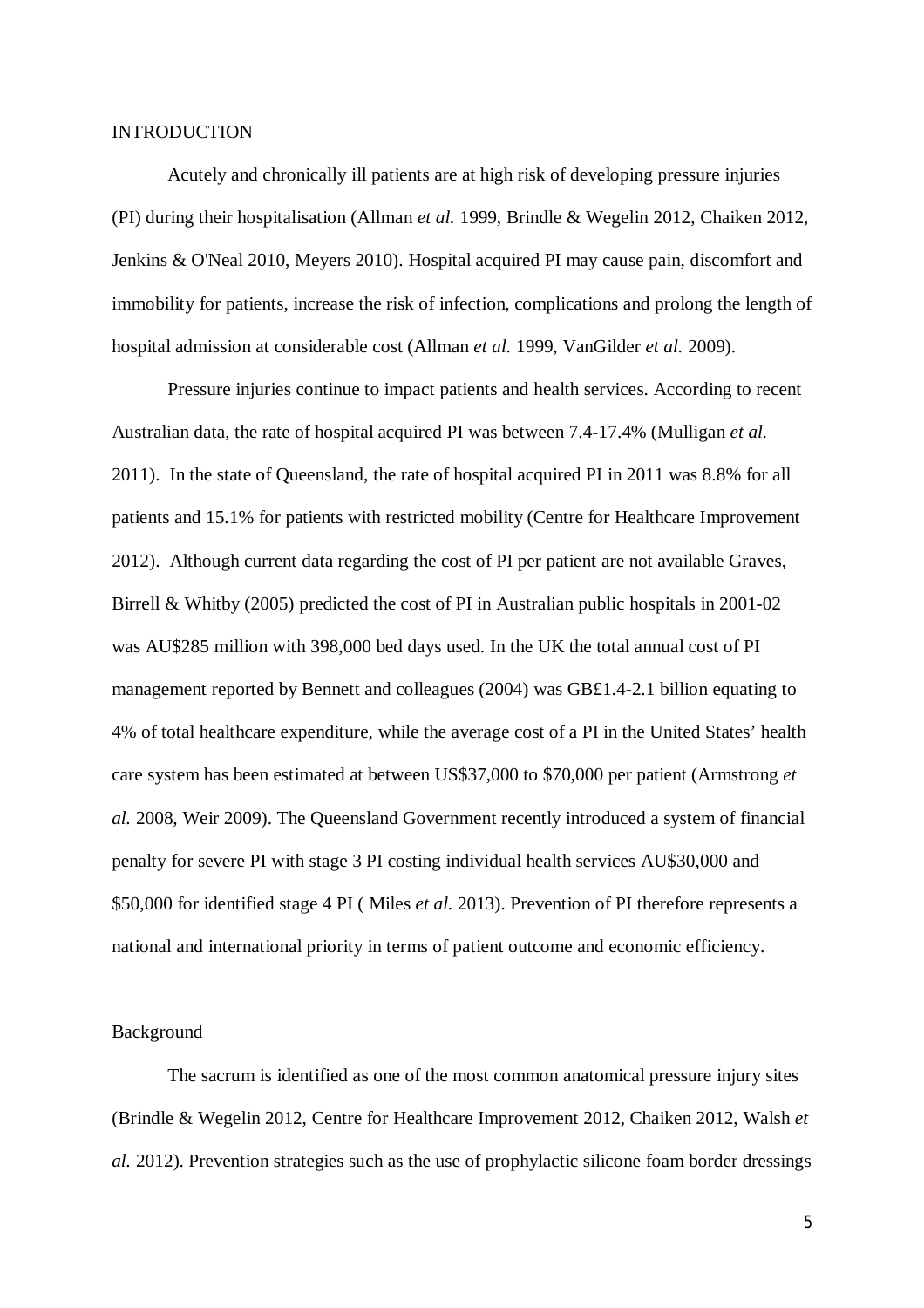in very high risk critical care or high dependency patients have resulted in a reduction in their incidence (Brindle & Wegelin 2012, Chaiken 2012, Walsh *et al.* 2012, Santamaria *et al.* 2013). However these results may be difficult to replicate in a hospitalised general medicalsurgical population due to their focus on intensive care/high dependency settings and, unreliable due to their observational design and/or methodological limitations related to deficient allocation concealment, blind assessment and lack of control of confounding factors (Schulz 2008, Brindle & Wegelin 2012, Chaiken 2012, Santamaria *et al.* 2013, Walsh *et al.* 2012). Furthermore, the authors of a recent Cochrane Review who examined dressings and topical agents used in the prevention of PI recommended more data about the effectiveness of silicone foam bordered dressings was required (Moore & Webster 2011). Thus more rigorous testing of the dressing in a general medical-surgical population is required.

#### THE STUDY

#### Aims

The objective for this pilot study is to evaluate the feasibility of undertaking a RCT to assess effectiveness against pre-defined criteria. Pilot studies are not suitable for hypothesis testing (Leon *et al.* 2011). Rather they are useful in evaluating the feasibility of an intervention as a pre-requisite strategy for a larger study in relation to: study administration (recruitment processes including refusals, randomisation, retention rates, compliance, eligibility criteria, suitability of protocol instructions and data collection questionnaires); resource and data management considerations (related to suitability of site, time and budget allocation; management of personnel and data); intervention fidelity (comprising treatment dose, effect and identification of violations) and effect size (Thabane *et al.* 2010, Lancaster *et al.* 2004, Leon *et al.* 2011). It is therefore essential pilot studies are conducted with the same rigor and scrutiny as larger trials to avoid bias and misleading results (Arnold *et al.* 2009).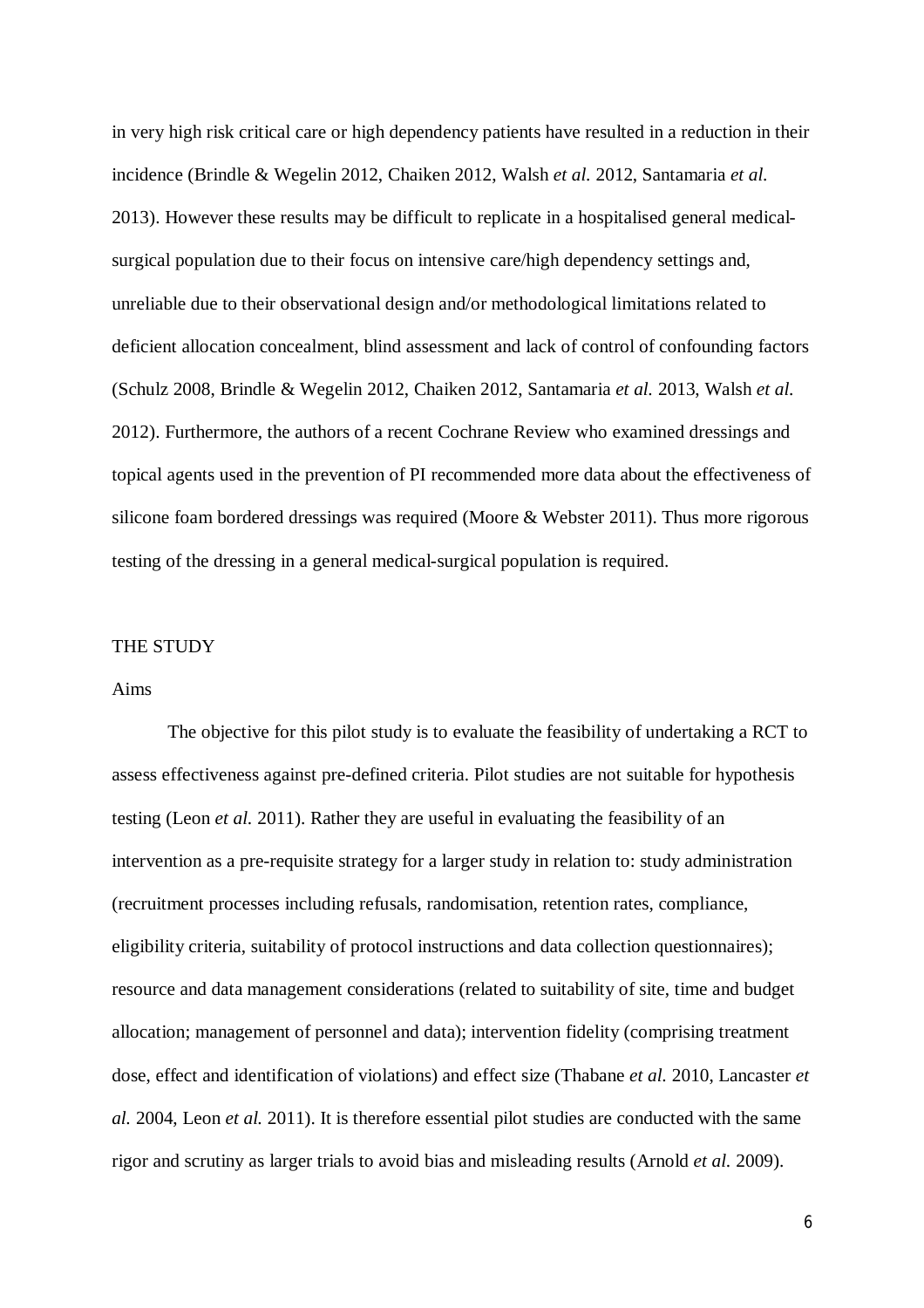The specific aims of this pilot phase are to:

- 1. Assess the feasibility of conducting a RCT using pre-determined feasibility criteria comprising recruitment, retention, management of personnel and data and intervention fidelity;
- 2. Use pilot data to refine the intervention protocol and research strategies;
- 3. Test the effectiveness of blind assessment and data collection;
- 4. Enable sample size estimations for a larger RCT (Leon *et al.* 2011).

#### Design

The researchers will adhere to the Good Clinical Practice and Consolidated Standards of Reporting Trials (CONSORT) guidelines for parallel group trials (Moher *et al.* 2010) and test feasibility of using an RCT design over 8-12 months. The study period is realistic due to the high level of patient acuity in the study venue and the often rapid onset of PI in acutely ill patients (Gefen 2008). All participants assessed as being high to very high risk of PI will be randomly assigned to either the routine care or dressing group, or routine care group and receive routine care as per hospital policy, regardless of their allocation. In the participating health care facility, routine care for patients assessed as having a high risk of PI consists of regular skin observation and nursing care via use of a pressure redistribution overlay on a standard mattress, or removal of a standard mattress and replacement with a pressure redistributing mattress, possible multi-disciplinary review and second hourly repositioning.

#### *Participants*

Non-probability consecutive sampling will include all eligible adult patients admitted to specific admission entry points and continue until 80 patients are randomised. Patients who meet the following inclusion criteria will be eligible for recruitment into the study: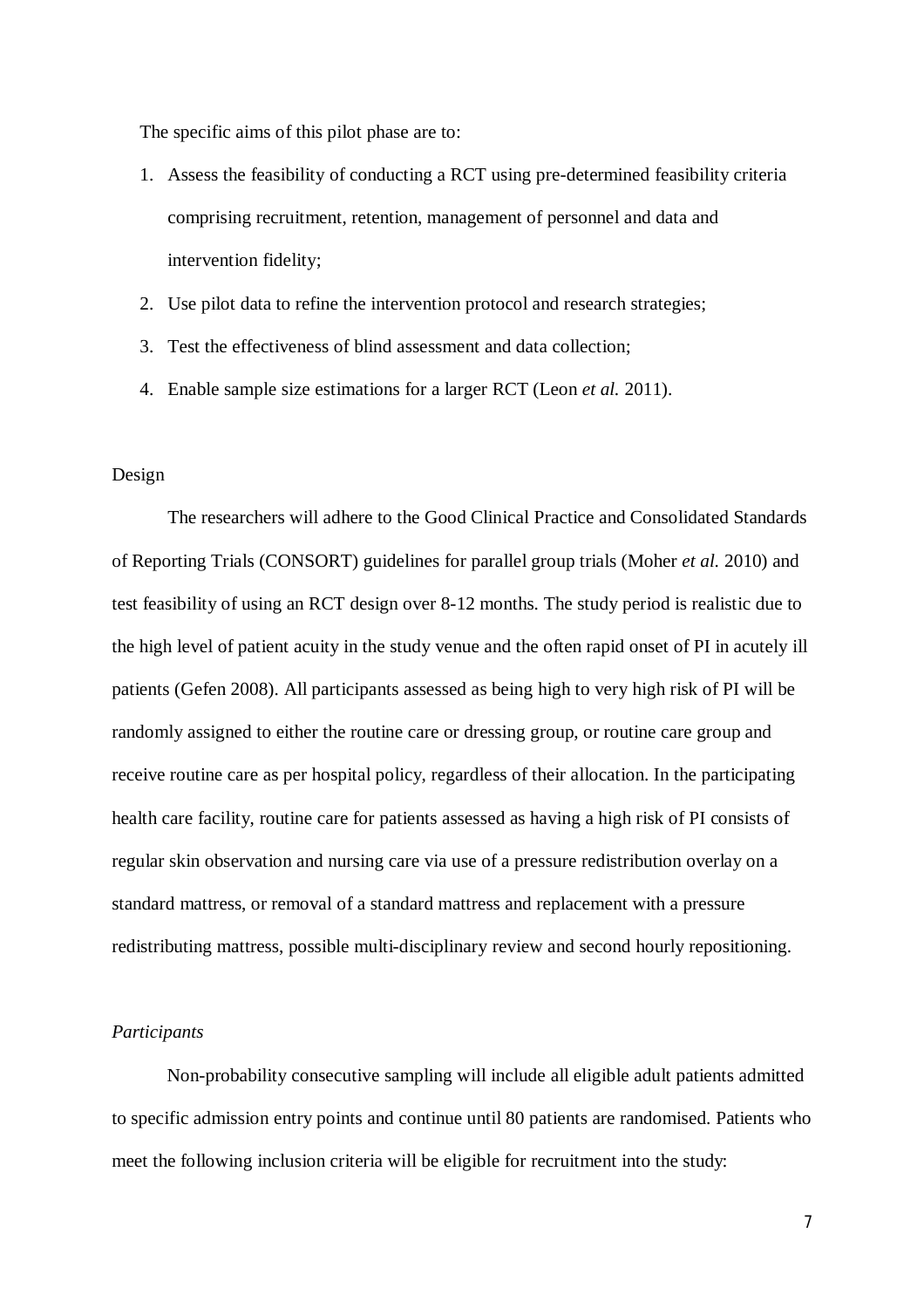- $\geq$ 18 years of age (the study venue is an adult-focused tertiary health facility);
- Able to provide written informed consent either in person or via their family member or legal guardian (National Health and Medical Research Council 2007). Approval to seek proxy consent has been granted by the Queensland Civil and Administrative Tribunal.
- Assessed as being at high risk or greater of PI (as per a risk assessment score of 15+ using the Waterlow Scale at admission entry points into the general medicalsurgical context as per hospital policy.
- Expected hospital length of stay  $\geq$ 72hrs following recruitment;

Exclusion criteria include:

- Suspected or actual spinal injury which prevents the patient being repositioned;
- Lower back surgery (lumbar spine) which prevents the application of a sacral dressing;
- Existing sacral PI, injury or allergy in the sacral area at the time of hospital admission;
- Faecal incontinence at the time of hospital admission;
- Unable to speak or understand English with no interpreter present.

# *Outcomes*

While the aims of this study are to test the feasibility of the protocol and related processes to inform a larger trial, the main outcome of the program of research is to reduce the prevalence and severity of PI in high risk hospitalised patients. The National Pressure Ulcer Advisory Panel (NPUAP), European Pressure Ulcer Advisory Panel (EPUAP) pressure injury and staging classification system (National Pressure Ulcer Advisory Panel (NPUAP) 2009) (as reported in the Pan Pacific Clinical Practice Guideline for the Prevention and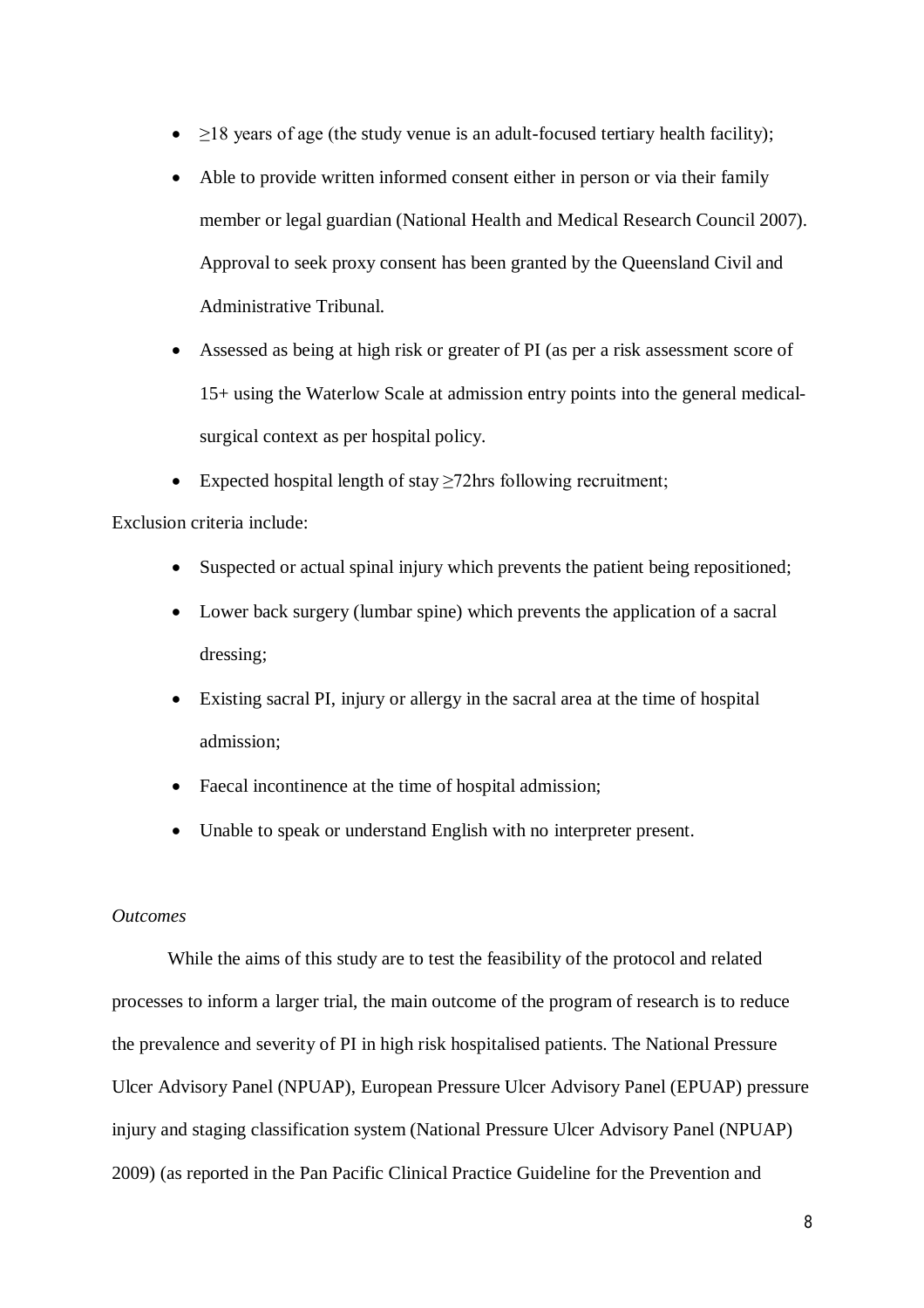Management of Pressure Injury (Australian Wound Management Association 2012), will be used to guide the assessment of PI. Assessment of patients in both groups will be conducted by a blind nurse assessor via high resolution photographs and occur every third day coinciding with dressing removal in intervention participants (Walsh *et al.* 2012, Brindle & Wegelin 2012, Chaiken 2012, Santamaria *et al.* 2013) and/or on discharge from the ward. Secondary endpoints are identified in Table 1.

#### *Study process*

General medical-surgical patients will be screened for eligibility into the study by the Research Nurse at specified admission entry points. Routine PI risk assessment using the Waterlow Scale will be conducted by nursing staff when patients are admitted to the facility and thereafter, as per hospital policy. The Waterlow assessment relies on the rating of 8 categories including build and weight for height, visual assessment of the skin, age, gender, continence, mobility, measure of malnutrition and several 'special risk factors' (tissue malnutrition, neurological deficits, major surgery and certain medications) (Webster *et al.* 2010a). A score of 15 or above is considered the cut-off point for high risk of PI and a score of 20 or above as very high risk (Webster *et al.* 2010a). In the study site, patents assessed as high risk of PI have specific interventions provided to decrease the risk of PI; these are outlined in the hospital wide Risk Assessment Management Flowchart. Furthermore, all registered and enrolled nurses at the study venue are required to undertake annual pressure injury assessment training using the National Database of Nursing Quality Indicators (NDNQI) PI classification system.

Entry points to the study will be via the Surgical Care Unit (SCU), the Emergency Department (ED) or the participating medical and surgical wards. Patients are increasingly admitted to wards via ED in short time periods due to the National Emergency Access Target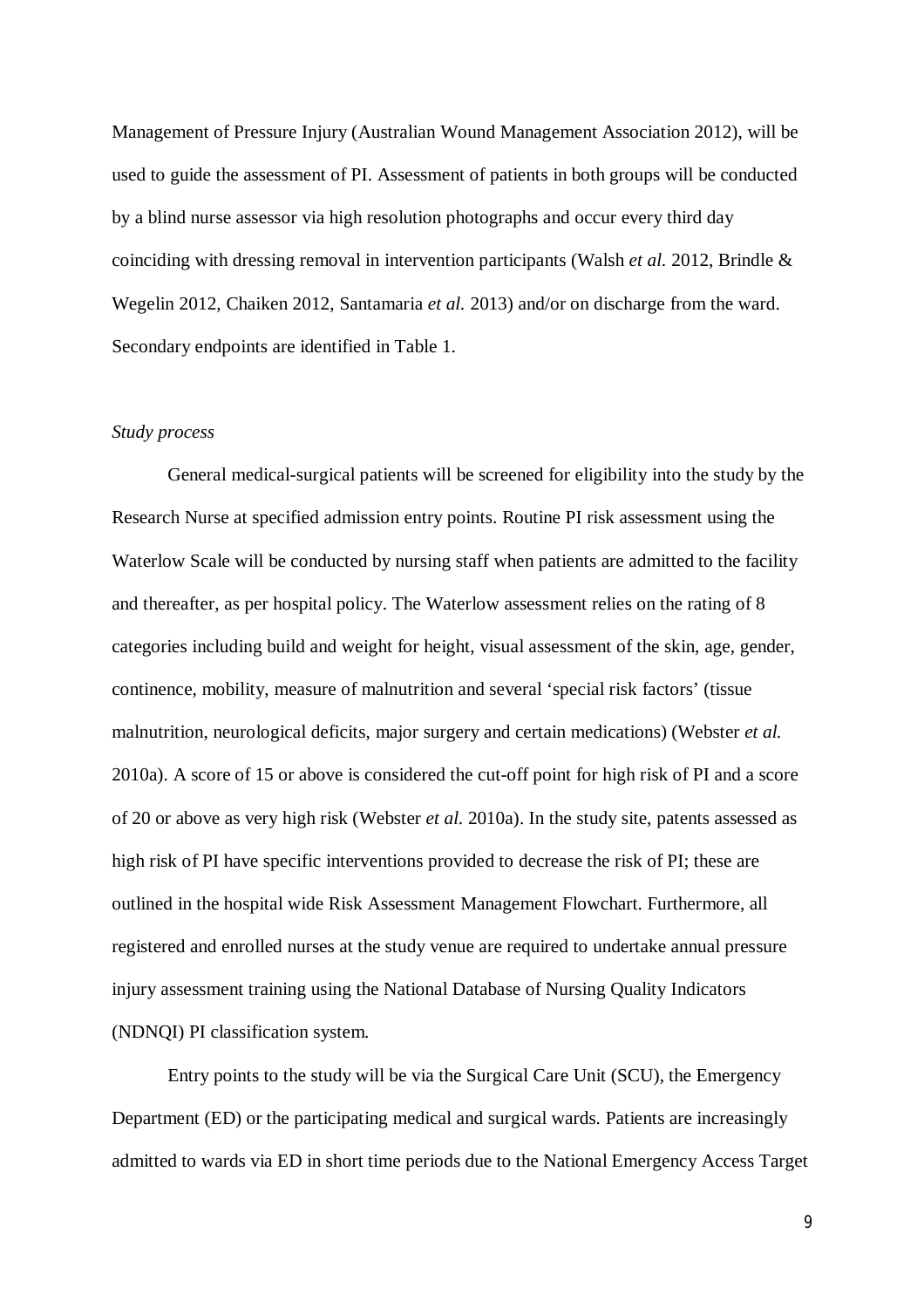(National Health Performance Authority 2012). The aim of the strategy is to ensure patients presenting to an Australian public hospital ED will either physically leave the ED for admission to hospital, be referred to another hospital for treatment or be discharged home within 4 hours.

To contain the number of wards participating in this feasibility study only orthopedic patient cases and medical admissions will be screened and approached. Screening at the point of admission will ensure patients are assessed for risk of PI and study eligibility and then randomised to either the control or intervention group on admission to hospital. Prospective participants or their family member or legal guardian will be told about the study at an appropriate time during their admission and provided with sufficient time to read the information, consider their participation and provide informed consent.

#### *Intervention*

When consented and randomly allocated to a study group, recruited patients will have demographic and health status characteristics recorded including age, gender, diagnosis or surgery, source of admission, mobility status, body mass index, health comorbidities, current smoking status, Waterlow score, existing PI (other than sacral) and history of PI. A high resolution photograph of each participant's sacrum will be taken at this point as a baseline reference point. Each recruited patient's name and hospital information (date of birth, unique record number and contact phone number) will be detailed in a separate document (participant key) and only be available to the Research Nurse to ensure patient confidentiality.

If allocated to the 'routine care and dressing group' the Research Nurse will apply a silicone foam border dressing to the patient's sacrum and document the participants consent and study enrollment in their health record. Patients allocated to the routine care group will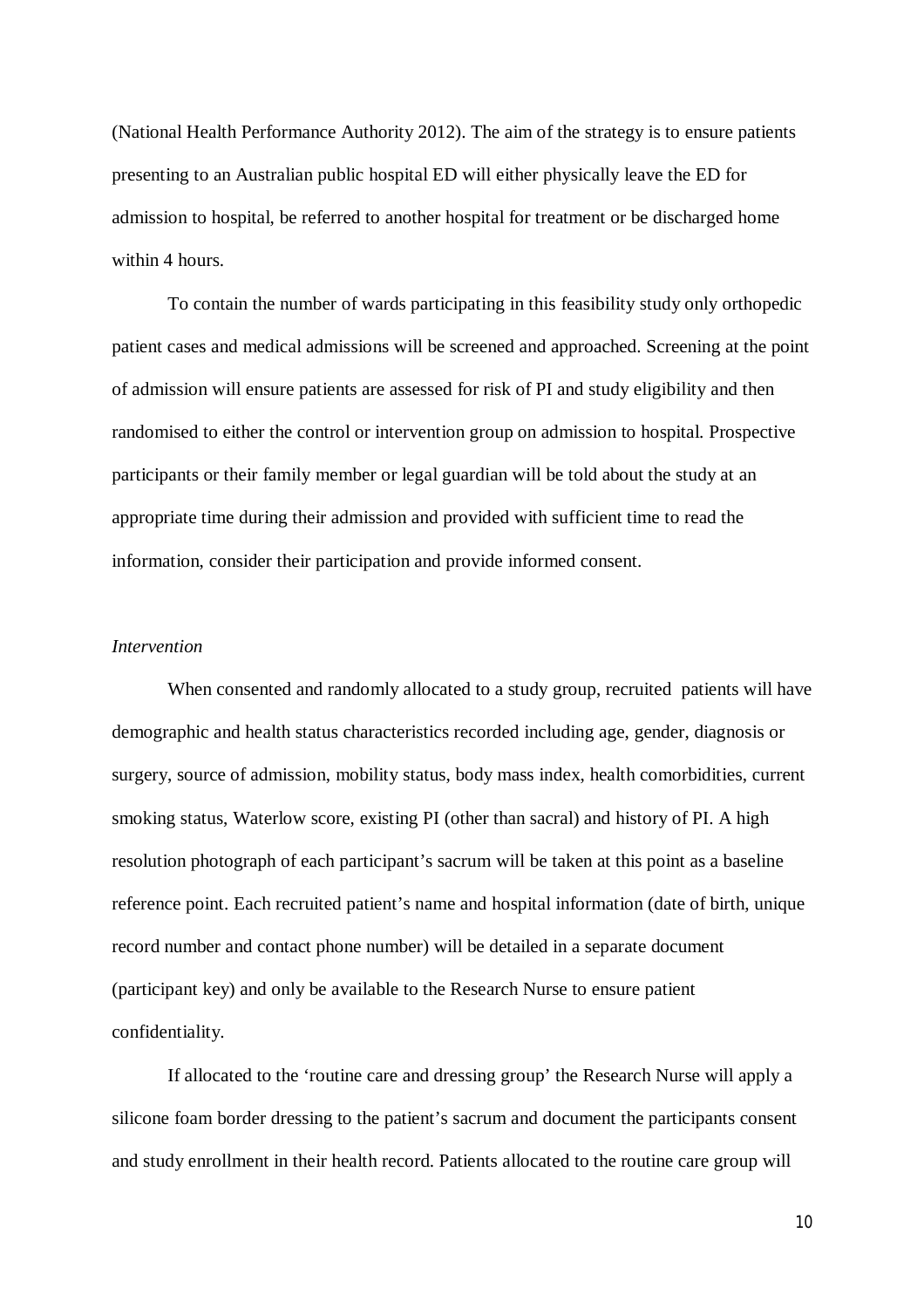continue to receive routine care, as per hospital policy. All patients enrolled in the study will have their sacrum/dressing assessed at least once a day and preferably each shift (every 8 hours) by the Research Nurse or RNs caring for the patient as per hospital policy recommendations. For participants in the dressing group, the dressing will be assessed at least once a day and replaced every 3 days or sooner if it becomes loose or soiled. The sacral dressing will also be removed in instances of skin reaction, faecal incontinence and patientrated discomfort. Skin reaction will be reported via the standard hospital incident reporting process as an adverse event. The dressings will continue to be used for intervention group patients until their discharge from the study ward or until the patient is mobilising independently, whichever is sooner.

The dressings being used are specifically designed and shaped for the sacral area. They are comfortable and hypoallergenic according the manufacturer's advice. The silicone layer ensures that the dressing can be changed without damaging the wound or surrounding skin or exposing the patient to additional pain thereby minimising the risk for maceration. Furthermore, the dressing can be lifted and adjusted or removed and reapplied to allow for regular observation, without losing its adherent properties. The dressing is also showerproof to allow it to remain insitu for several days (Molnlycke Health Care). There are several reports of quality improvement projects where sacral foam dressings to prevent PI have been changed every 3 days or twice a week safely and with good effect (Brindle 2010, Brindle & Wegelin 2012, Chaiken 2012, Walsh *et al.* 2012). Therefore this feasibility study will allow, where possible, prophylactic silicone foam dressings to remain intact for up to three days before replacement.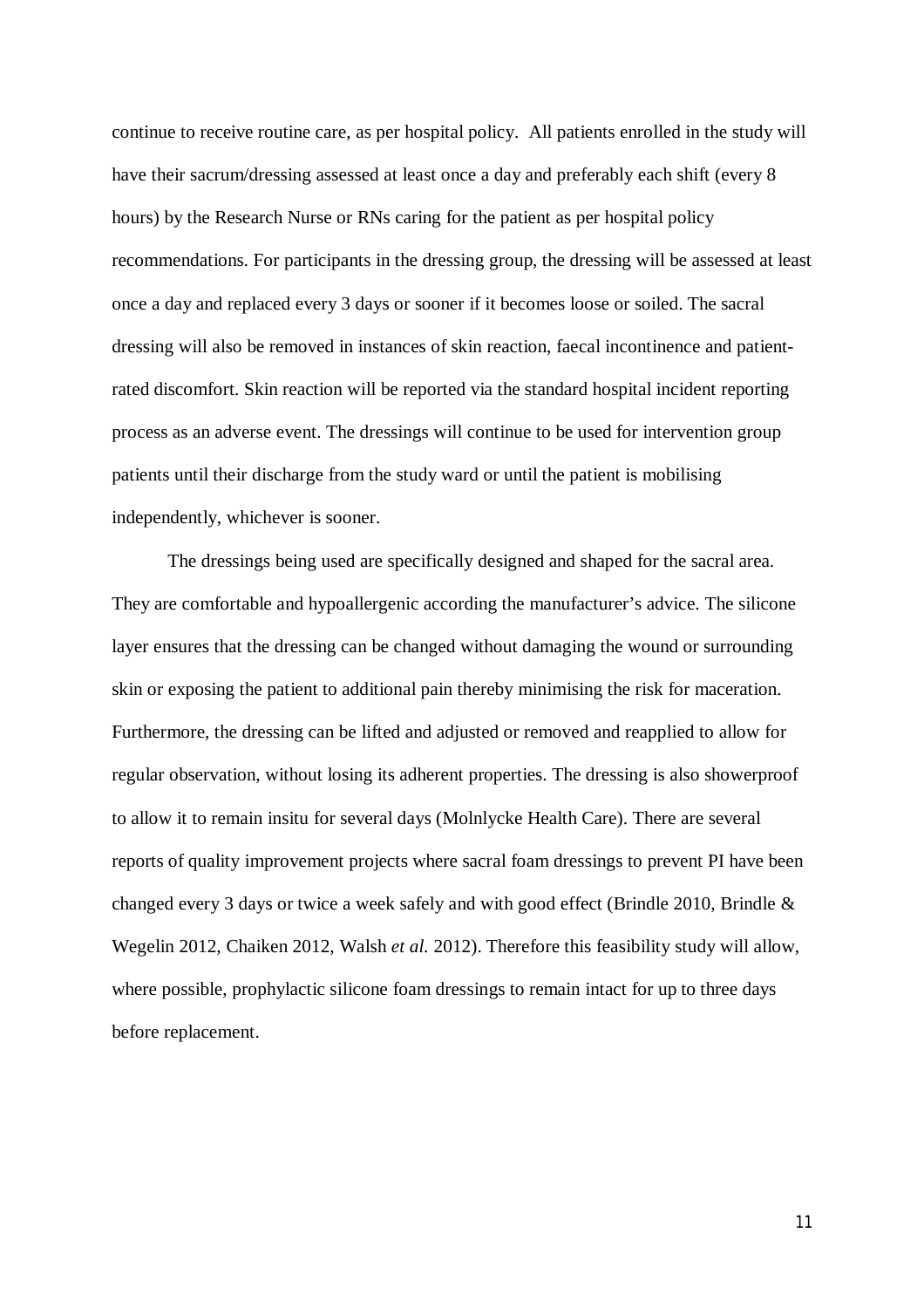#### *Sample size*

A total of 80 patients (40 per group) will be recruited and randomised to the study. Although this number will be insufficient to determine effect, it will be appropriate to determine feasibility and sufficient to yield estimate of effect size to inform planning of a larger trial (Arnold *et al.* 2009, Hertzog 2008, Leon *et al.* 2011, Thabane *et al.* 2010). Figure 1 presents the CONSORT diagram of the study.

#### *Randomisation*

Following eligibility assessment and consent, the Research Nurse will login to a clinical trials coordinating website to obtain an online code for random allocation of patients to either the 'routine care or dressing group' or the 'routine care group'. Randomisation will involve a stratified approach to ensure even distribution of participants' diagnostic category (medical and surgical), as well as a 1:1 ratio with random block sizes. This method of group allocation will ensure concealment of allocation prior to randomisation.

#### *Blinding*

As all members of the research team, nursing staff and patient participants will be aware of allocation to either the intervention or control group, only the outcome assessor(s) will be blinded to group allocation. At each 72 hour point following baseline photograph, a high resolution digital photograph will be taken of each participant's sacrum. De-identified and coded photographs will be emailed to blind assessors to ensure they are completely removed from the participating wards.

Two suitably qualified blind assessors have been engaged to evaluate photographs. Prior to the commencement of the trial, inter-rater reliability of their PI staging was assessed. Further inter-rater assessment of 20 photographs will be undertaken, with the results of each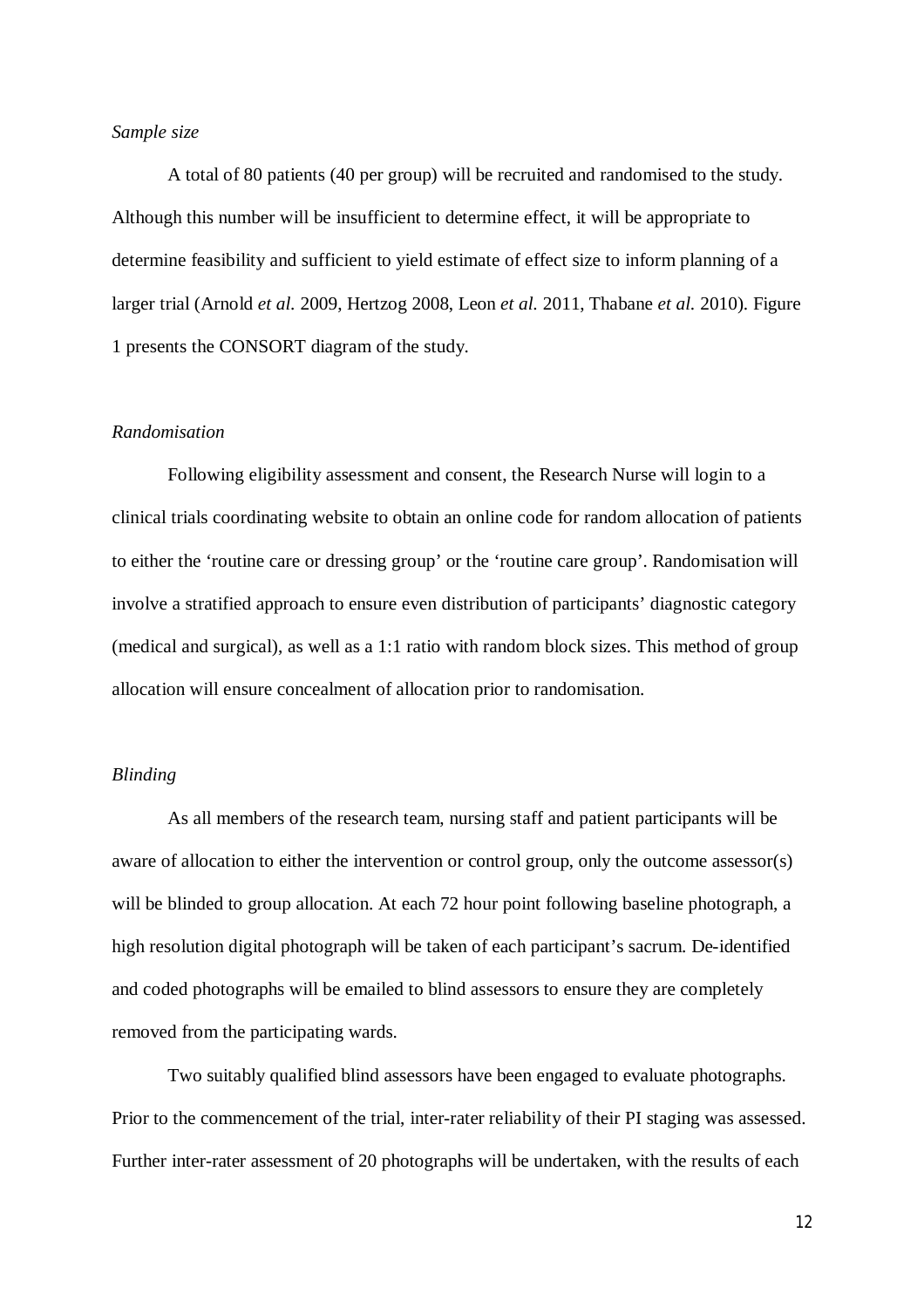of the two blind assessors compared with an expert assessor from the Stomal Therapy and Wound Management Department, a specialist nursing-led service at the participating health service.

#### *Data analyses*

Eligible patient and recruitment numbers, participant numbers at each measurement wave and attrition data will be reported using a CONSORT style approach (Moher *et al.* 2010). Prior to conducting any statistical analysis, variables will be checked for outliers, distributional properties, missing values and any observable errors in recording, coding or data entry. Sample attrition will be managed via intention-to-treat analysis to ensure an unbiased comparison of the groups produced by randomisation. Cohen's weighted kappa test will estimate inter-rater reliability. A score of  $\geq$  0.7 will be considered acceptable.

Statistical and clinical comparisons of baseline demographics and clinical characteristics will be undertaken to test for any substantial differences between the intervention and routine care group. Descriptive results will be reported using summary statistics, depending on the level and distribution of the data. Continuous/interval data will be expressed as mean  $\pm$  standard deviation or median  $\pm$  interquartile range based on normality of data and categorical data will be presented as counts and percentages. Analysis will specifically address the primary and secondary outcome measures and be performed using SPSS version 21. Confidence intervals of 95% will be used for all descriptive tests.

#### Ethical considerations

This pilot trial will be conducted in accordance with the Helsinki declaration (2008) and [Australian] National Health and Medical Research Council's National Statement Guidelines (2007). Ethical approval has been granted by the health service and university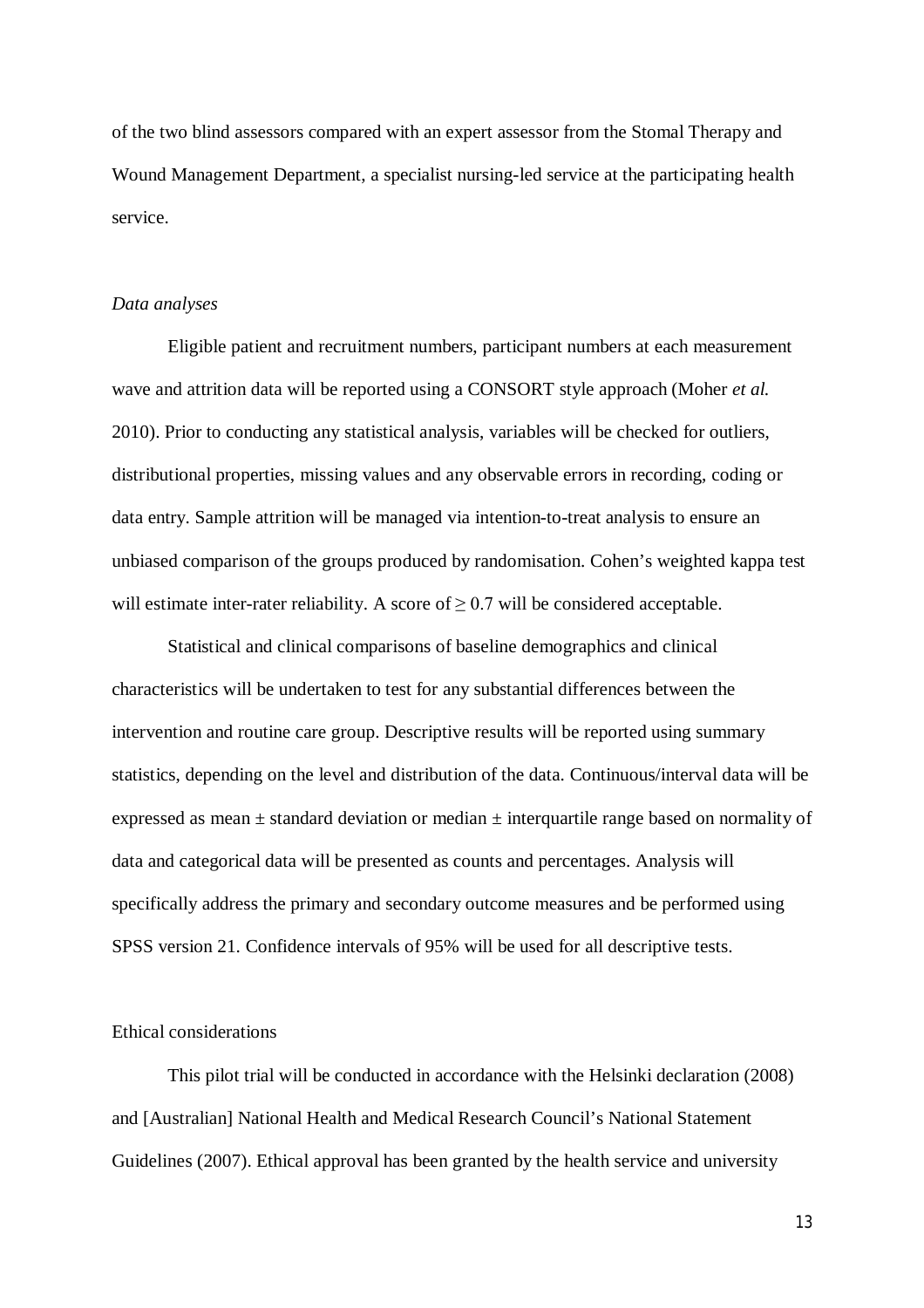human research ethics committees and proxy consent by family member and/or legal guardian approved by the Queensland Civil and Administrative Tribunal. Participants and/or their family member or legal guardian will be provided full details of the study purpose, benefits and risks and the nature of their potential involvement. Written consent will be sought from each patient or their family member or legal guardian prior to randomisation. Participants or their family member or legal guardian will be advised that they can withdraw from the study at any time and that withdrawal will not jeopardise any treatment or relationship with the hospital. Revocation of Consent Forms will be provided to each participant as a means of withdrawal.

There are no reported instances of harm to participants as a result of treatment with similar dressings applied to the sacrum (Brindle 2010, Brindle & Wegelin 2012, Chaiken 2012, Walsh *et al.* 2012). However several measures have been included in this study to ensure patient safety and level of comfort. For example in instances of persistent faecal incontinence or identification of a PI on a sacrum of a patient in the intervention group the prophylactic dressing will be removed and ongoing care will be provided as per hospital policy and reported via the hospital incident reporting process. Furthermore all cases of PI and skin reaction in the routine care and dressing group will be reported to the ethics committee as adverse events.

All data will be stored in locked or password protected facilities for 15 years. Publications and presentations will be prepared in a manner that maintains the confidentiality and anonymity of all study participants.

This study is registered with the Australian and New Zealand Clinical Trials: ACTRN12613001328763 http://www.ANZCTR.org.au/ACTRN12613001328763.aspx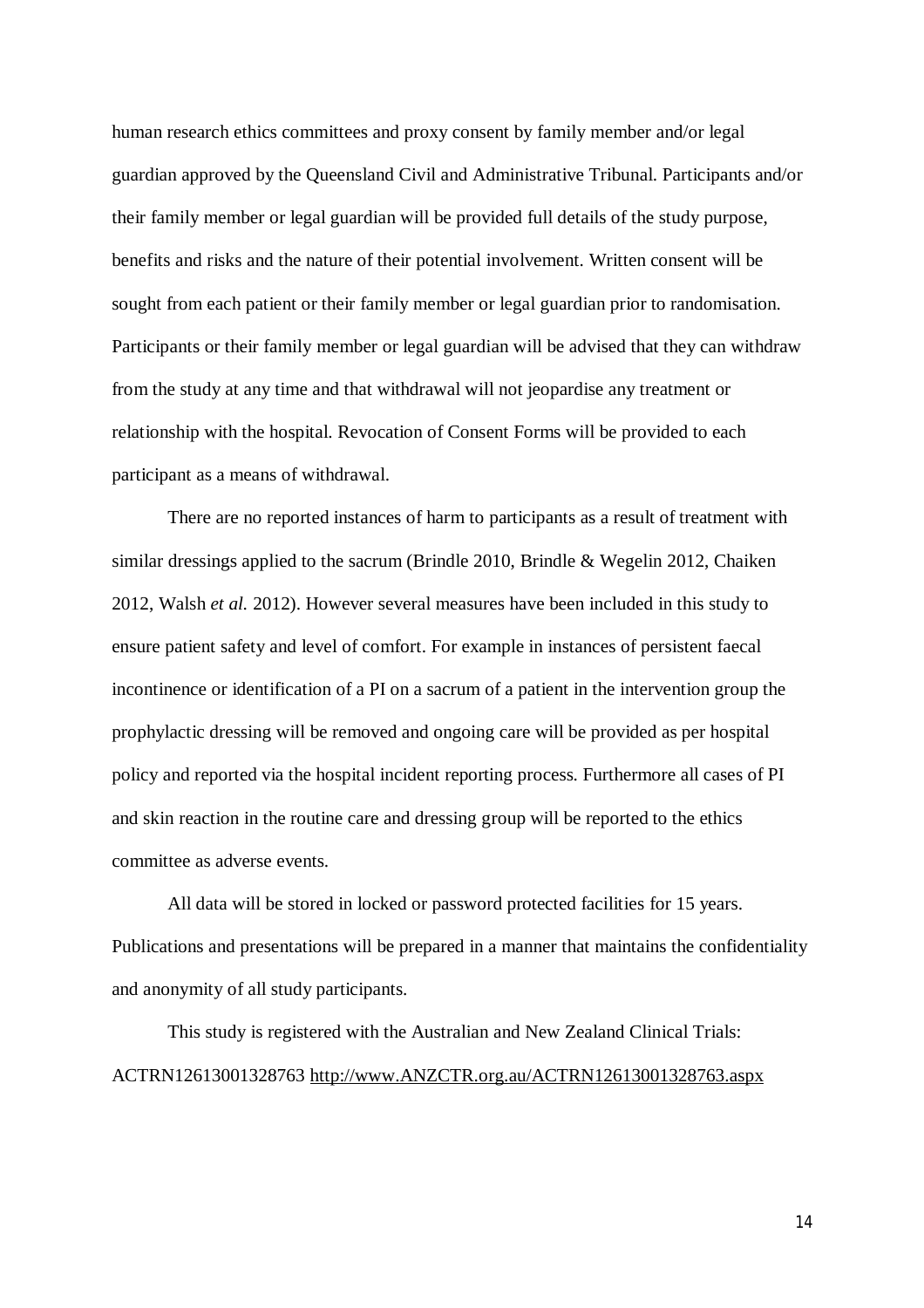Validity and reliability / Rigour

Results from randomised control trials can be useful in drawing conclusions about the effects of health care interventions if appropriate attention is directed towards ensuring validity and reliability of design (random group allocation, allocation concealment and blind assessment) and relevance to the population of interest (Rothwell 2006). In this study participants will be randomised to group via a random computer-generated process to eliminate the possibility of selection bias (Schulz 2008, Kendall 2003). Although investigators, clinicians and participants will be aware of group allocation due to the presence or absence of a dressing, allocation concealment will be possible via the use of remote blind assessors who will evaluate the outcome measurement (assessment of the sacrum) via the use of de-identified photography (Kendall 2003, Schulz 2008).

Careful consideration has been made to target a hospitalised general medical-surgical population using a non-probability sampling approach via inclusion and exclusion criteria. Data generated for this pilot study will therefore include success of recruitment approaches, recruitment rate (number of participants available who meet the eligibility criteria and their willingness to participate) and methodological issues related to applying the intervention or measuring outcome variables (Kendall 2003).

As feasibility criteria are being tested, quality control measures in place to reduce errors will also be tested. These include the development of a procedure manual, peer reviewed data collection forms and documented protocol revisions. All data collected will be checked for accuracy and timeliness as identified in the secondary outcomes and analysis plan.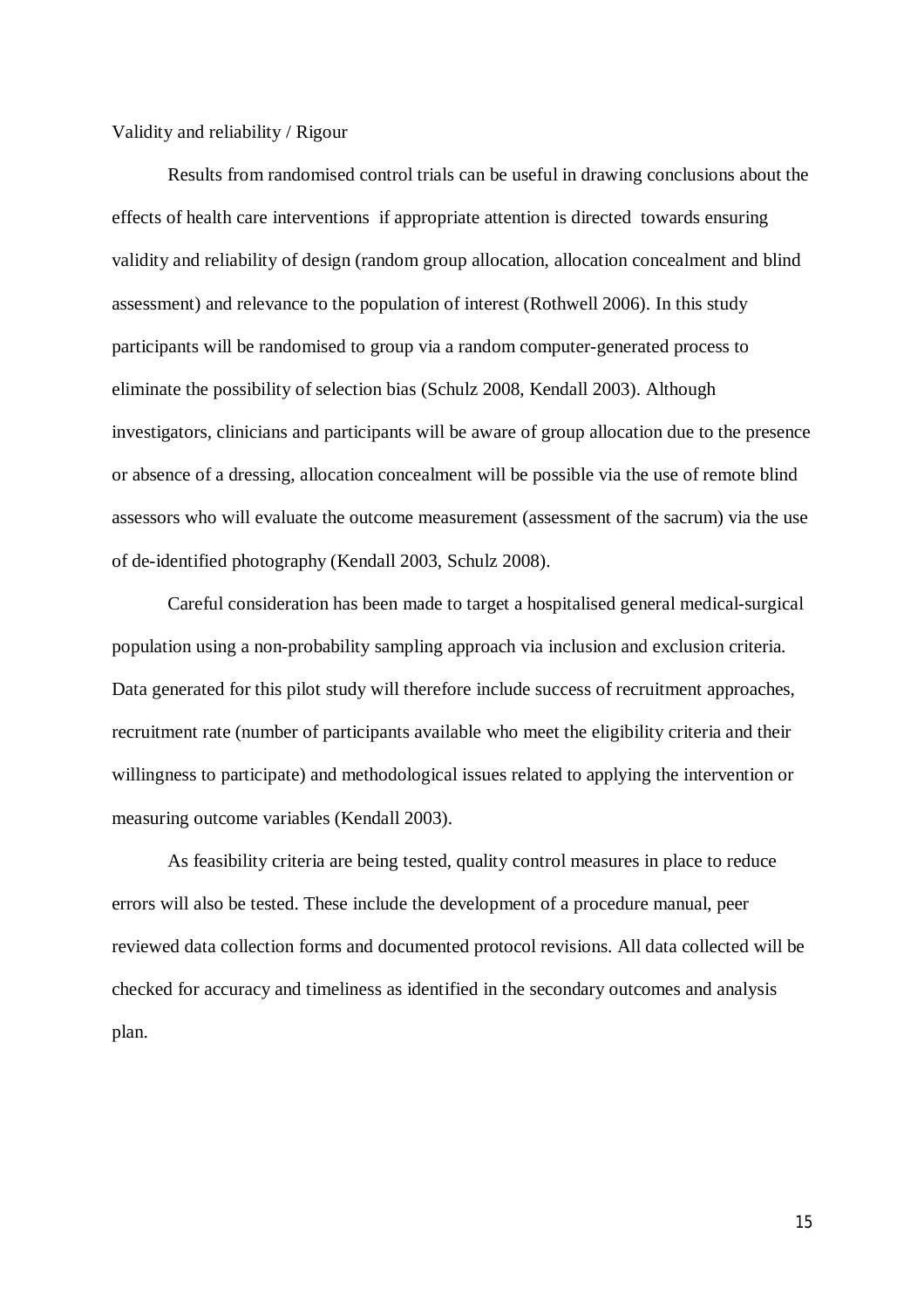#### DISCUSSION

Although there is considerable evidence to suggest prophylactic dressings are effective in reducing the prevalence and severity of PI, it is limited due to its focus on intensive care/high dependency patients as well as design constraints related to deficient allocation concealment and/or blind assessment. To our knowledge this is the first study to be conducted in hospitalised general medical-surgical patients, with both random allocation of participants and blind assessment of the primary outcome via the use of photography.

The general medical-surgical clinical focus of this pilot study is significant. The majority of published clinical studies examining the effectiveness of prophylaxis for the prevention of PI have been set in critical care contexts (Brindle & Wegelin 2012, Chaiken 2012, Santamaria *et al.* 2013, Walsh *et al.* 2012). These settings are often self-contained and specialise in providing concentrated care for immobile critically ill patients characterised by one-on-one or high dependency nurse to patient ratios. The success of prophylactic dressings in the prevention of PI may therefore be a result of highly controlled patient care. General medical-surgical contexts are quite different to critical care settings due to their high patient turnover and acuity as well as multiple links to different wards and services. As a result, hospital acquired PI in these generalised health environments continues to challenge quality outcomes for patients and health services (Allman *et al.* 1999, VanGilder *et al.* 2009).

The unpredictable nature of generalised heath settings necessitated the revision of study inclusion criteria. The initial protocol required a risk assessment of PI score using the Waterlow scale of 20+ or very high risk. However, early experience in this study and further review of evidence related to the assessment of risk of pressure injury (PI) suggests patients assessed as very high risk of PI are often critically ill and require intensive care. As this pilot study is focused on a different patient population (that is hospitalised general medicalsurgical patients), extending the criteria to include patients with a high, as well as very high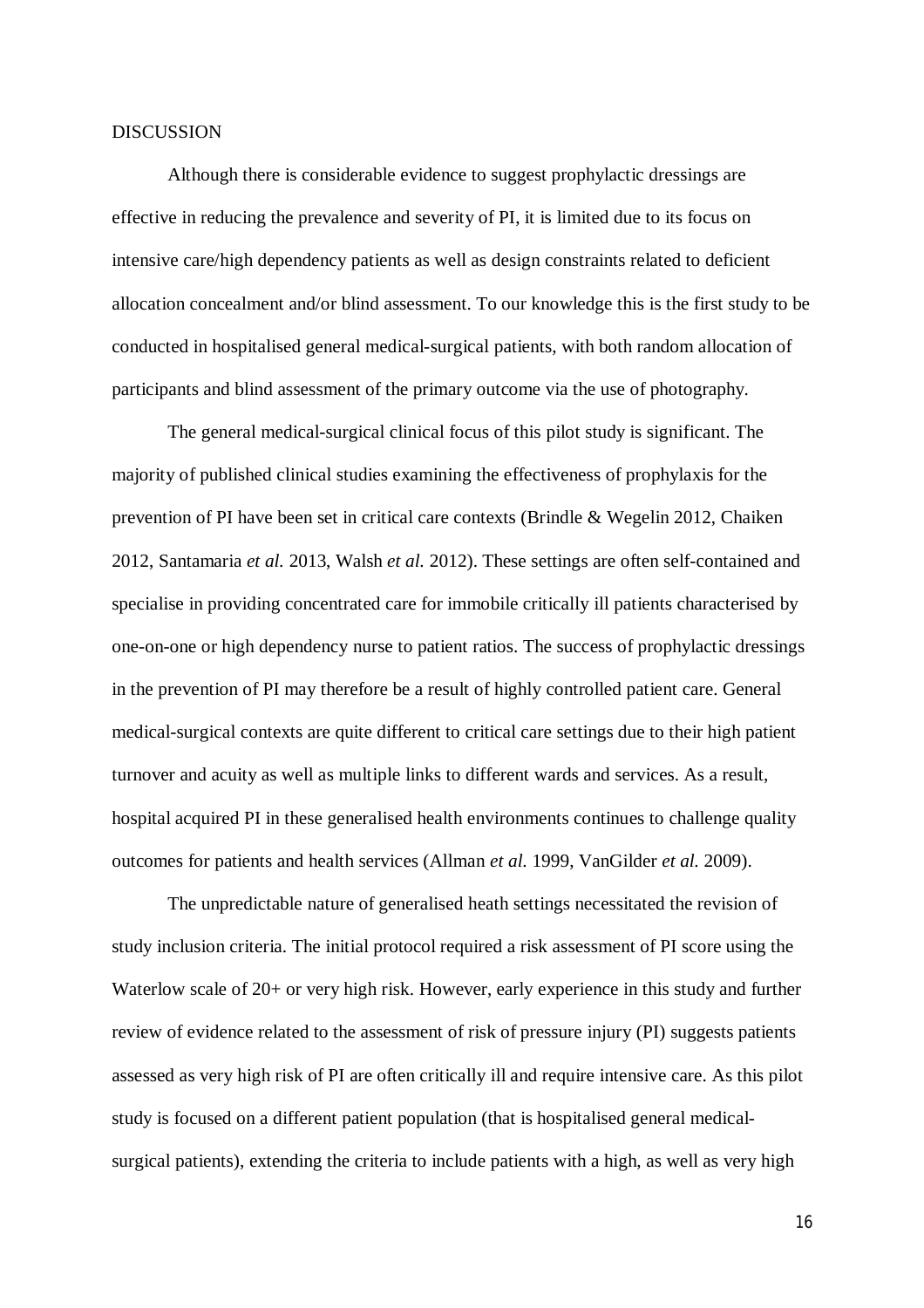risk of developing PI acknowledges the range of health statuses in this population. Broadening the Waterlow score for this study also incorporates the recommendation of the Waterlow Scale's creator to use knowledgeable clinical judgement when assessing PI risk factors (Waterlow 2005). Thus the inclusion criteria related to the Waterlow score has been expanded to include patients assessed as being at high risk of PI or greater (a score of 15+).

Site of spinal surgery has also been considered when determining the suitability of some patients for the study. Patients undergoing lumbar spine surgery cannot have a dressing applied to their sacrum as the dressing extends up from the tailbone over the lower back covering the surgical incision site. Patients having lower spine surgery are therefore now excluded from this pilot study.

The outcome measurement in many PI prevention studies has not been assessed by a blind assessor (Brindle & Wegelin 2012, Chaiken 2012, Santamaria *et al.* 2013, Walsh *et al.* 2012), representing a significant limitation in this body of research. The use of digital photography to assess PI therefore represents a practical solution to the problem of blinding (Baumgarten *et al.* 2009) and has demonstrated a high degree of validity for stage 2 PI and above (Baumgarten *et al.* 2009) and inter-rate reliability (Defloor & Schoonhoven 2004). There are identified limitations with the use of photographs, particularly in relation to detection of stage 1 PI and PI in patients with darkly pigmented skin (Baumgarten *et al.* 2009). However limitations associated with assessment of stage 1 PI can also exist with direct physical assessment (Australian Wound Management Association 2012).

#### Limitations

The Waterlow Scale features frequently in literature relating to PI prevention. While some authors have found the tool to be a useful instrument for the evaluation of risk in patients(Sayar *et al.* 2009), others have found it inadequate without independent assessment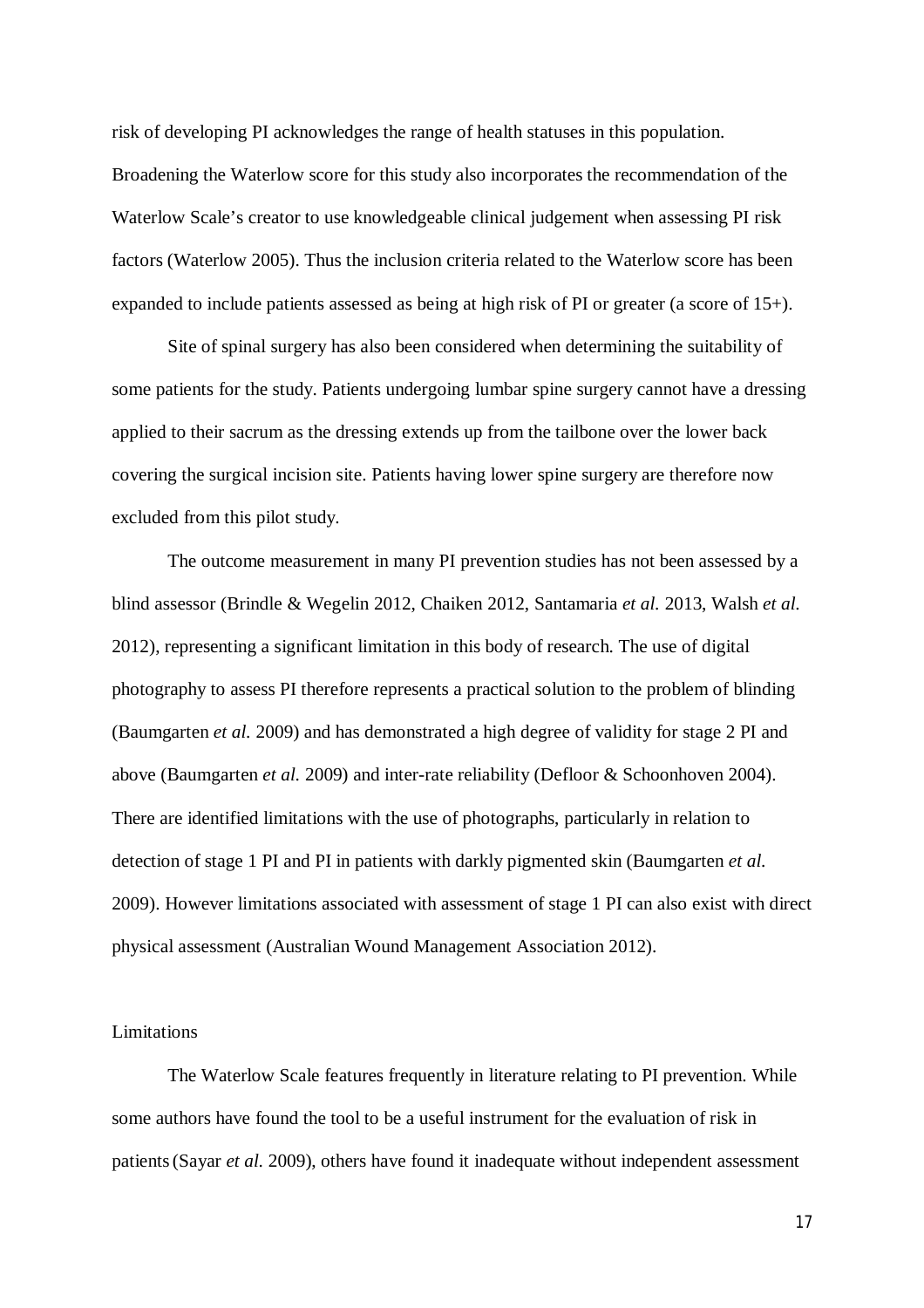of the patient's overall health context (Brindle & Wegelin 2012, Guy 2012, Webster *et al.* 2010b). Limitations associated with the scale have been mitigated in this study via purposeful clinician judgment based on the patient's overall health context.

#### **CONCLUSION**

Silicone foam border dressings have been proposed to prevent sacral PI, however further rigorous research that includes random group allocation and blind assessment in a hospitalised general medical-surgical patient population is needed to establish the benefits of combining these dressings with existing routine nursing care in the prevention of PI. This study will be the first conducted in a hospitalised general medical-surgical patient population. De-identified photographs of participant's sacrum will be used to enable blind assessment and results will inform the feasibility of progressing to a larger definitive RCT.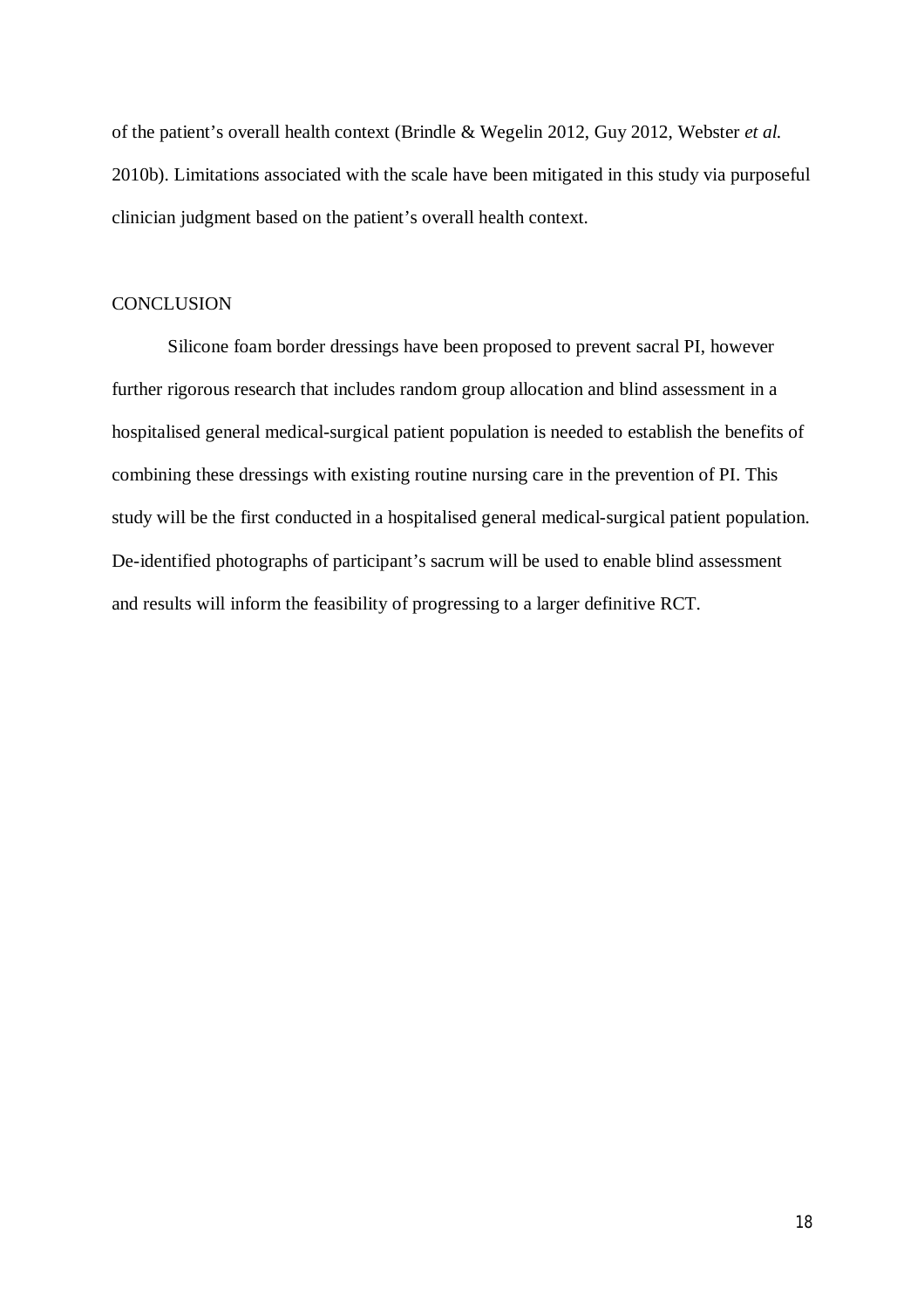#### REFERENCES

- Allman, RM, Goode, PS, Burst, N, Bartolucci, AA & Thomas, DR 1999. Pressure Ulcers, Hospital Complications and Disease Severity: Impact on Hospital Costs and Length of Stay. *Advances in Wound Care,* 12**,** 22-30.
- Armstrong, DG, Ayello, EA, Capitulo, KL, Fowler, E, Krasner, DL, Levine, JM, Sibbald, RG & Adrianne, PSS 2008. New Opportunities to Improve Pressure Ulcer Prevention and Treatment: Implications of the CMS Inpatient Hospital Care Present on Admission Indicators/Hospital-Acquired Conditions Policy. *Advances in Skin & Wound Care,* 21**,** 469.
- Arnold, DM, Adhikari, NK & Cook, D, J. 2009. The design and interpretation of pilot trials in clinical research in critical care. *Critical Care Medicine,* 37**,** S69-S74.
- Australian Wound Management Association 2012. Pan Pacific Clinical Practice Guideline for the Prevention and Management of Pressure Injury. *Abridged Version, AWMA.* Osborne Park, WA: Cambridge Printing
- Baumgarten, M, Margolis, DJ, Selekof, JL, Moye, N, Jones, PS & Shardell, M 2009. Validity of pressure ulcer diagnosis using digital photography. *Wound Repair and Regeneration,* 17**,** 287-290.
- Bennett, G, Dealey, C & Posnett, J 2004. The cost of pressure ulcers in the UK. *Age and Ageing,* 33**,** 230-235.
- Brindle, CT 2010. Outliers to the Braden Scale: Identifying high-risk ICU patients and the result of prophylactic dressing use. *WCET Journal***,** 11-18.
- Brindle, CT & Wegelin, JA 2012. Prophylactic Dressing Application to Reduce Pressure Ulcer Formation in Cardiac Surgery Patients. *Journal of Wound Ostomy & Continence Nursing,* 39**,** 133-142.
- Centre for Healthcare Improvement 2012. Statewide 2011 patient safety bedside audit report. Brisbane, QLD: Queensland Health.
- Chaiken, N 2012. Reduction of Sacral Pressure Ulcers in the Intensive Care Unit Using a Silicone Border Foam Dressing. *Journal of Wound Ostomy & Continence Nursing,* 39**,** 143145.
- Defloor, T & Schoonhoven, L 2004. Inter-rater reliability of the EPUAP pressure ulcer classification system using photographs. *Journal of Clinical Nursing,* 13**,** 952-959.
- Gefen, A 2008. How much time does it take to get a pressure ulcer? Integrated evidence from human, animal and in vitro studies. *Ostomy Wound Management,* 54**,** 26-35.
- Graves, N, Birrell, FA & Whitby, M 2005. Modeling the economic losses from pressure ulcers among hospitalized patients in Australia. *Wound Repair and Regeneration,* 13**,** 462-467.

Guy, H 2012. Pressure ulcer risk assessment. *Nursing Times,* 108**,** 16-20.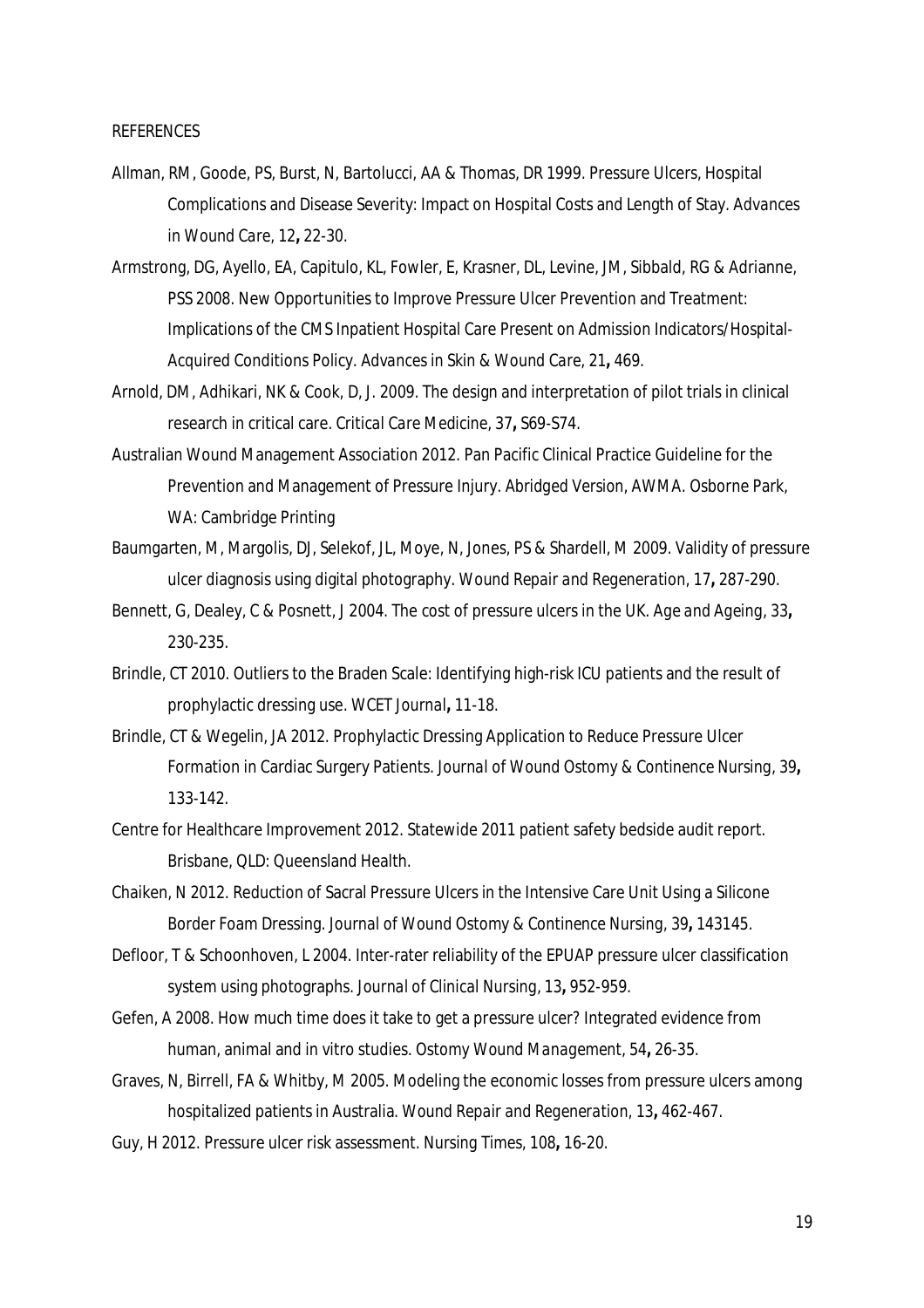- Hertzog, MA 2008. Considerations in determining sample size for pilot studies. *Research in Nursing & Health,* 31**,** 180-191.
- Jenkins, ML & O'neal, E 2010. Pressure Ulcer Prevention and Incidence in Acute Care. *Advances in Skin & Wound Care,* 23**,** 556-559.
- Kendall, JM 2003. Designing a research project: randomised controlled trials and their principles. *Emergency Medicine Journal,* 20**,** 164-168.
- Lancaster, GA, Dodd, S & Williamson, PR 2004. Design and analysis of pilot studies: recommendations for good practice. *Journal of Evaluation in Clinical Practice,* 10**,** 307-312.
- Leon, AC, Davis, LL & Kraemer, HC 2011. The role and interpretation of pilot studies in clinical research. *Journal of Psychiatric Research,* 45**,** 626-629.
- Meyers, TR 2010. Preventing Heel Pressure Ulcers and Plantar Flexion Contractures in High-Risk Sedated Patients. *Journal of Wound Ostomy & Continence Nursing,* 37**,** 372-378.
- Miles, SJ, Fulbrook, P, Nowicki, T & Franks, C 2013. Decreasing pressure injury prevalence in an Australian general hospital: A 10-year review. *Wound Practice & Research: Journal of the Australian Wound Management Association,* 21**,** 148-156.
- Moher, D, Hopewell, S, Schulz, KF, Montori, V, Gøtzsche, PC, Devereaux, PJ, Elbourne, D, Egger, M & Altman, DG 2010. CONSORT 2010 Explanation and Elaboration: updated guidelines for reporting parallel group randomised trials. *Journal of Clinical Epidemiology,* 63**,** e1-e37.
- Molnlycke Health Care. *Mepilex Border Sacrum* [Online]. Molnlycke Health Care. Available: http://www.molnlycke.com/au/Wound-Care-Products/Productselector/Tabs/Products/Mepilex-Border-Sacrum/?activeTab=3 [Accessed April 26 2013].
- Moore, ZEH & Webster, J 2011. Dressing and topical agents for preventing pressure ulcers. *Cochrane Database of Systematic Reviews*.
- Mulligan, S, Prentice, J & Scott, L 2011. WoundsWest Wound Prevalence Survey 2011 State-wide Overview Report. Perth, WA: Ambulatory Care Services, Department of Health.
- National Health and Medical Research Council, ARC, Australian Vice-Chancellor's Committee, 2007. National Statement on Ethical Conduct in Human Research. Canberra, ACT: Australian Government.
- National Health Performance Authority 2012. Hospital Performance: Time patients spent in emergency departments in 2011–12. National Health Performance Authority.
- National Pressure Ulcer Advisory Panel (Npuap), EPUaPE 2009. Prevention and Treatment of Pressure Ulcers: Clinical Practice Guideline. Washington DC: NPUAP.
- Rothwell, PM 2006. Factors that can affect the external validity of randomised controlled trials. *PLoS clinical trials,* 1**,** e9.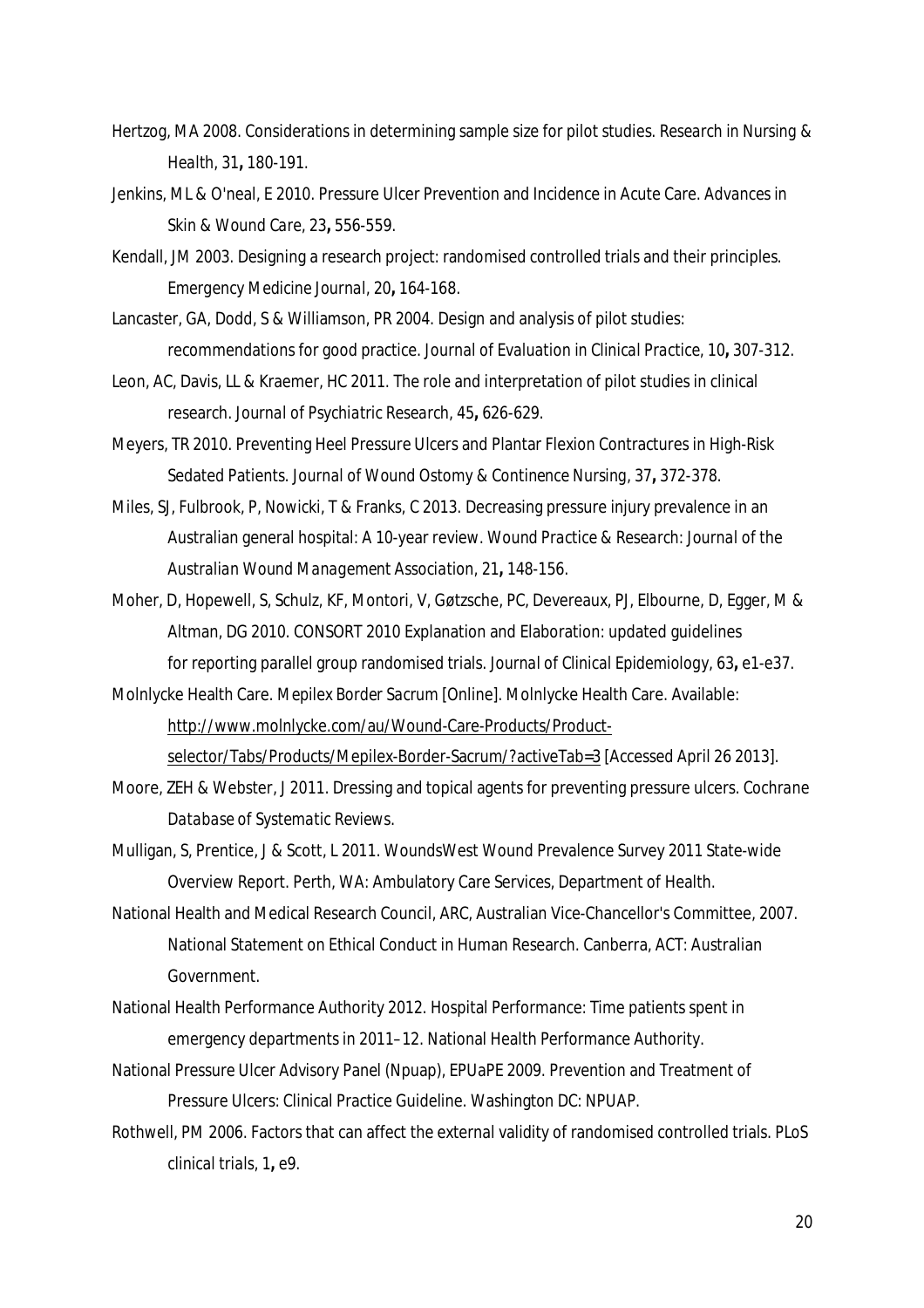- Santamaria, N, Gerdtz, M, Sage, S, Mccann, J, Freeman, A, Vassiliou, T, De Vincentis, S, Ng, AW, Manias, E, Liu, W & Knott, J 2013. A randomised controlled trial of the effectiveness of soft silicone multi-layered foam dressings in the prevention of sacral and heel pressure ulcers in trauma and critically ill patients: the border trial. *International Wound Journal***,** n/a-n/a.
- Sayar, A, Turgut, S, Dogan, H & Al., E 2009. Incidence of pressure ulcers in intensive care unit patients at risk according to the Waterlow Scale and factors influencing the develoment of pressue ulcers. *Journal of Clinical Nursing,* 18**,** 765-774.
- Schulz, KF 2008. Assessing allocation concealment and blinding in randomised controlled trials: Why bother? *In:* N. Cullum, DC, R. B. Haynes, S. Marks (ed.) *Evidence-Based Nursing: An Introduction.* Blackwell Publishing Ltd, BMJ Publishing Group Ltd, RCN Publishing Co Ltd.
- Thabane, L, Ma, J, Chu, R, Cheng, J, Ismaila, A, Rios, L, Robson, R, Thabane, M, Giangregorio, L & Goldsmith, C 2010. A tutorial on pilot studies: the what, why and how. *BMC Medical Research Methodology,* 10**,** 1.
- Vangilder, C, Macfarlane, G, Meyer, S & Lachenbruch, C 2009. Body Mass Index, Weight and Pressure Ulcer Prevalence: An Analysis of the 2006–2007 International Pressure Ulcer Prevalence™ Surveys. *Journal of Nursing Care Quality,* 24**,** 127-135.
- Walsh, NS, Blanck, AW, Smith, L, Corss, M andersson, L & Polito, C 2012. Use of a Sacral Silicone Border Foam Dressing as One Component of a Pressure Ulcer Prevention Program in an Intensive Care Unit Setting. *Journal of Wound Ostomy & Continence Nursing,* 39**,** 146-149.
- Waterlow, J 2005. From costly treatment to cost-effective prevention: using Waterlow. *British Journal of Community Nursing,* 10**,** S25.
- Webster, J, Gavin, N, Nicholas, C, Coleman, K & Gardner, G 2010a. Validity of the Waterlow screening tool and risks for pressure injusry in acute care. *British Journal of Nursing,* 19**,** S14- S22.
- Webster, J, Gavin, N & Nicholas, C, Et Al. 2010b. Validity of the Waterlow scale and risk of pressure injury in acute care. *British Journal of Nursing,* 9**,** 14-22.
- Weir, D 2009. Pressure ulcers: assessment, classification and management. *In:* Krasner, DL, Rodeheaver, G.T., Sibbald, R.G. (ed.) *Chronic Wound Care: A Clinical Source Book for Healthcare Professionals.* 4th ed. Malvern, Pennsylvania: HMP Communications.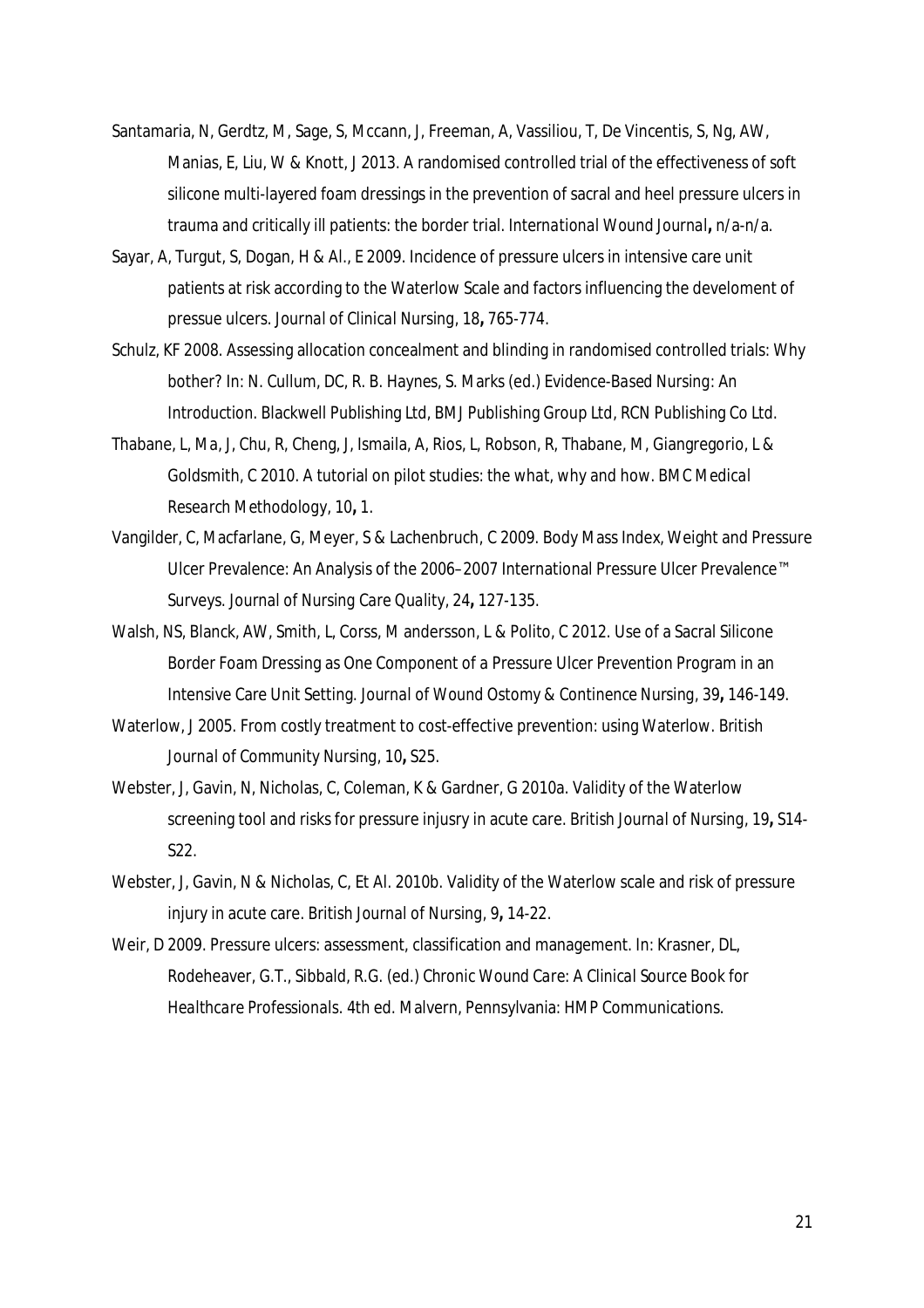### **Table 1** Secondary endpoints

- a) Percentage of patients who are approached
- b) Percentage of eligible patients who meet the eligibility criteria
- c) Percentage of eligible patients who do not meet the eligibility criteria and are excluded from the study
- d) Percentage of eligible patients recruited and consented
- e) Percentage of eligible patients who refuse to participate (and why they refused)
- f) Percentage of patients who are randomised
- g) Percentage of recruited patients who complete the study
- h) Percentage of recruited patients who do not complete the study
- i) Reasons recruited patients were not able to complete the study
- j) Baseline characteristics of participants including age, gender, diagnosis or surgery, site of admission, mobility status, body mass index, health comorbidities, current smoking status, Waterlow score, existing PI (other than sacral) and history of PI
- k) Average duration (in hours) of applied sacral dressings
- l) Reasons for sacral dressing dislodgement and removal
- m) Patient perception of the comfort of the sacral dressing
- n) Suitability of site including admission points (based on recruitment data, specifically the number individuals approached and the number recruited) and chosen wards (based on reasons for participant non-completion data) in the divisions of medicine and surgery
- o) Suitability of time and budget allocation (based on rate of recruitment, use of dressings and judicious budget management)
- p) Effectiveness of preparation/ training/support provided to nursing staff (in participating admission points and wards in the division of medicine and surgery), research nurses and blind nurse assessors
- q) Suitability of data collection tools for nursing staff, research nurses and blind nurse assessors
- r) Incidence of group allocation identification by blind assessor
- s) Evaluation of inter-rate reliability of PI assessment by blind assessor (based on repeat assessment by member of the Stomal Therapy and Wound Management Department